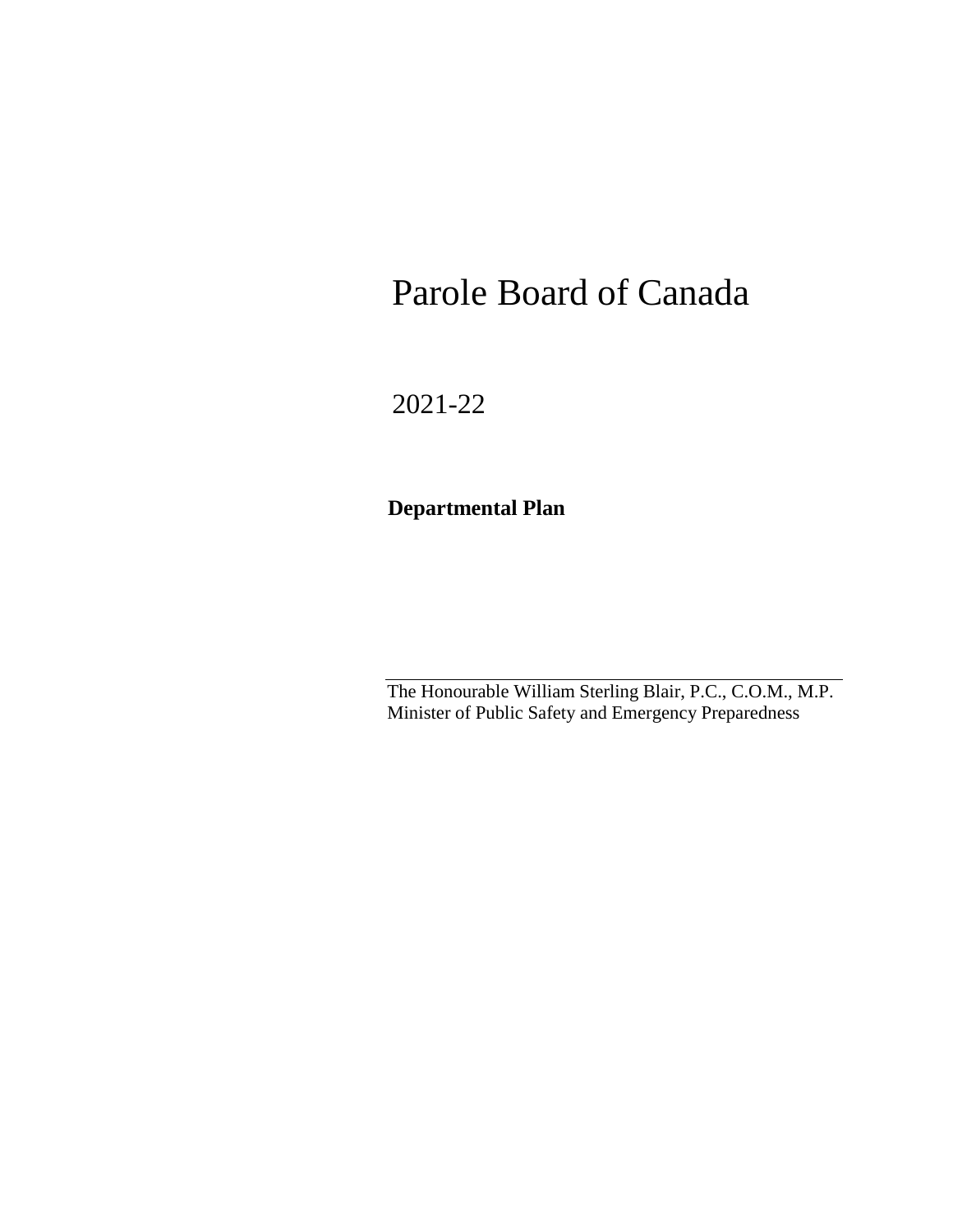2021-22 Departmental Plan (Parole Board of Canada)

© Her Majesty the Queen in Right of Canada, as represented by the Minister of Public Safety and Emergency Preparedness, 2021

ISSN 2371-6436 PS91-6E-PDF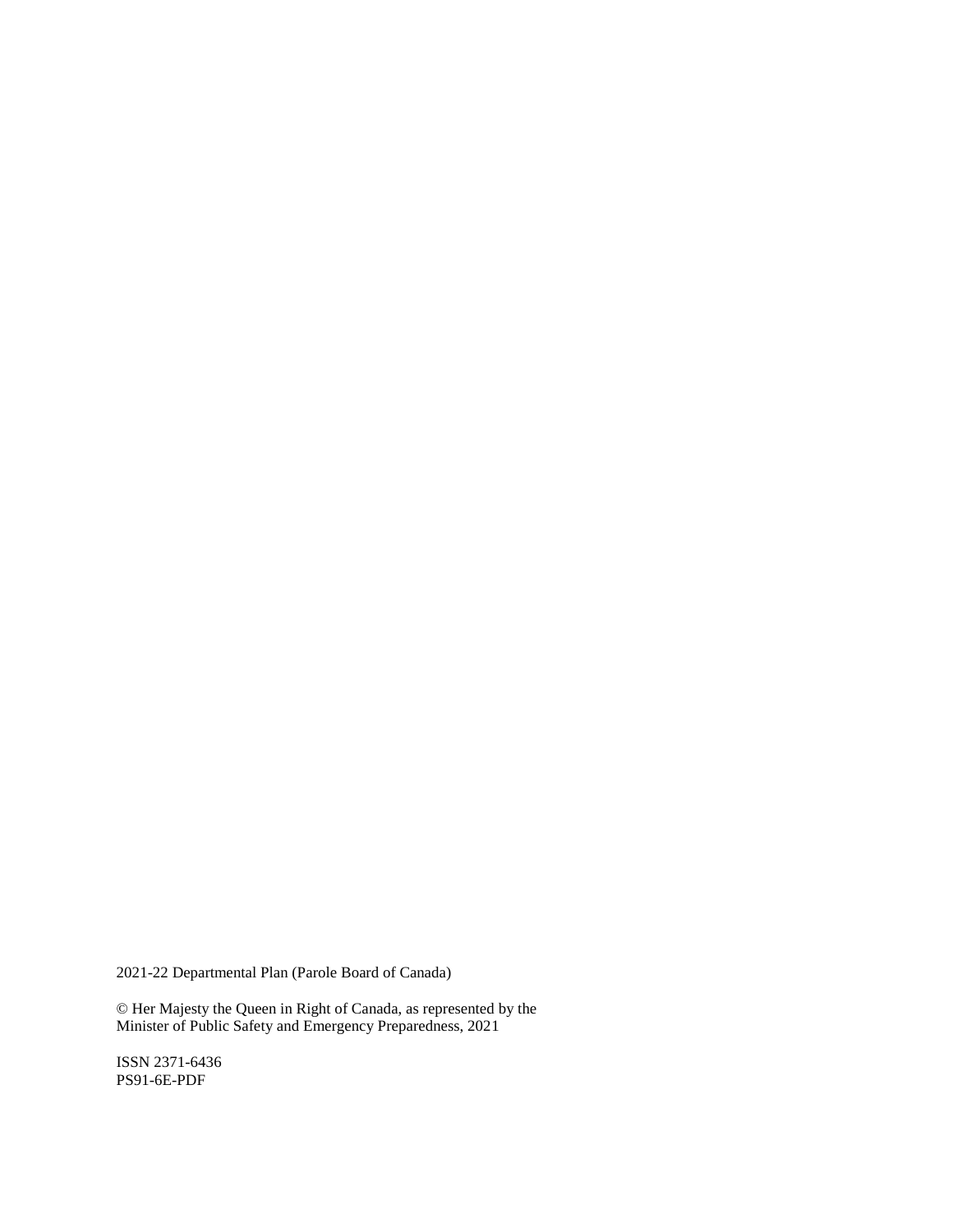# **Table of contents**

| CORE RESPONSIBILITIES: PLANNED RESULTS AND RESOURCES, AND KEY RISKS  5             |
|------------------------------------------------------------------------------------|
|                                                                                    |
|                                                                                    |
| Record Suspension Decisions and Expungement Decisions/Clemency Recommendations. 12 |
|                                                                                    |
|                                                                                    |
|                                                                                    |
|                                                                                    |
|                                                                                    |
|                                                                                    |
|                                                                                    |
|                                                                                    |
|                                                                                    |
|                                                                                    |
|                                                                                    |
|                                                                                    |
|                                                                                    |
|                                                                                    |
|                                                                                    |
|                                                                                    |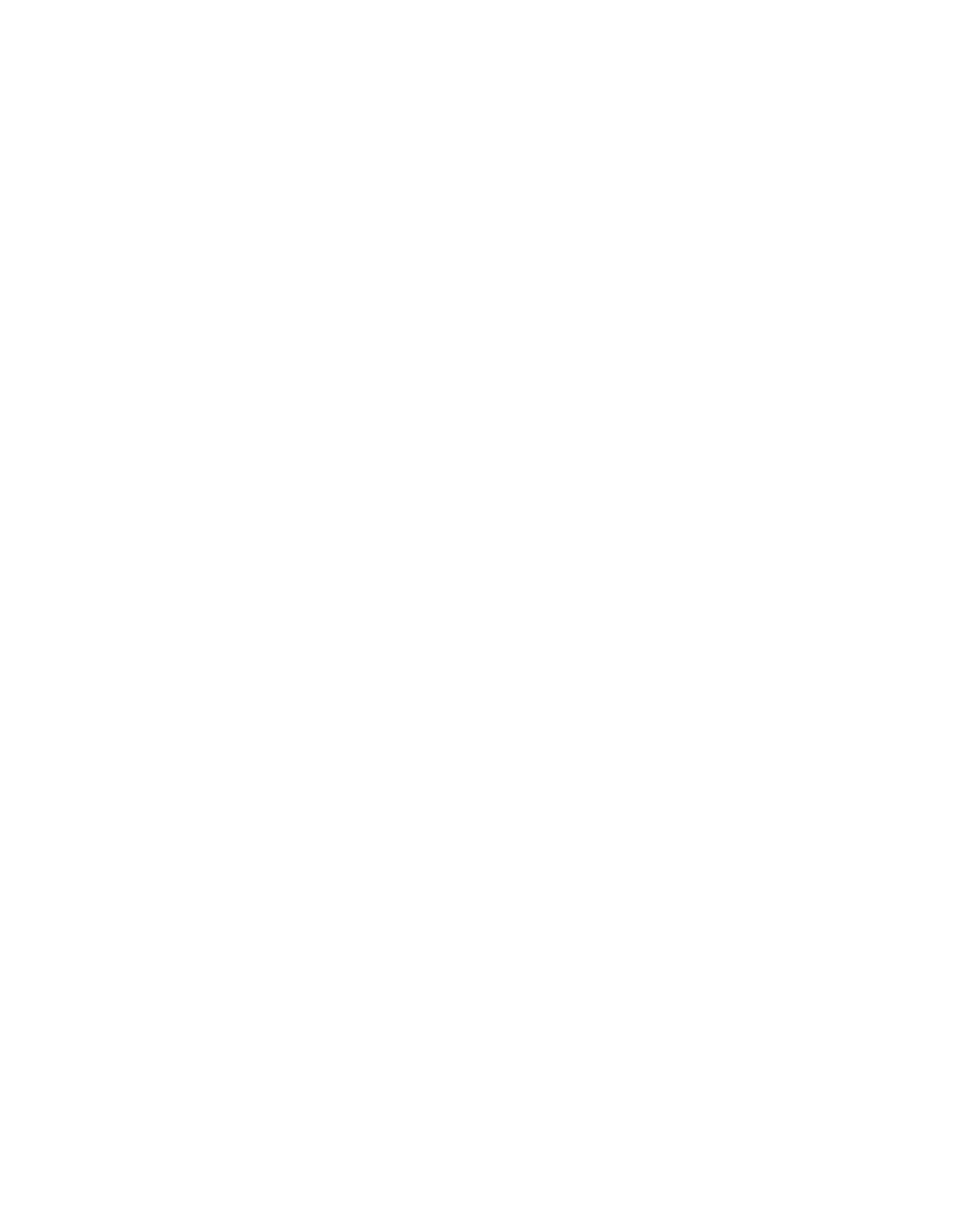# <span id="page-4-0"></span>**From the Chairperson**

As Chairperson of the Parole Board of Canada (PBC), I am pleased to present the 2021-22 Departmental Plan. This report highlights our main areas of focus and the results we aim to achieve over the coming year.

The PBC contributes to the Government of Canada's outcome of a safe and secure Canada by facilitating, as appropriate, the timely reintegration of offenders and the sustained rehabilitation of individuals into society as law-abiding citizens. The Board makes independent, quality conditional release, record suspension and expungement decisions, as well as clemency recommendations, in a transparent and accountable manner, while respecting diversity and the rights of offenders and victims, in accordance with its statutory responsibilities and authorities.

In addition to delivering its mandate, the Board will continue to pursue efforts to strengthen its responsiveness to specific groups, including women offenders, lifers, Indigenous Peoples, racialized and vulnerable groups. The PBC will continue to innovate and maintain strong partnerships, both nationally and internationally, with criminal justice partners and victims.

To assist the PBC in successfully delivering its core responsibilities, the Board will maintain its focus on cultivating a people management approach to foster diversity and inclusiveness, and to promote a healthy, respectful and productive workplace. This is particularly important, as the PBC's workplace has gone through a number of changes in response to COVID-19.

In particular, the pandemic highlighted the importance of a dependable and reliable information technology structure in order to provide continuing services to Canadians. It is crucial that the PBC continues to update and maintain its Information Management/Information Technology (IM/IT) strategy to ensure it meets changing requirements.

I am confident that, by carrying out the plans and priorities laid out in this report, the PBC will continue to successfully fulfill its important public safety mandate while demonstrating the highest levels of quality, professionalism and efficiency.

I invite you to read this report to learn more about PBC's plans and priorities for 2021-22.

Jennifer Oades Chairperson, Parole Board of Canada

\_\_\_\_\_\_\_\_\_\_\_\_\_\_\_\_\_\_\_\_\_\_\_\_\_\_\_\_\_\_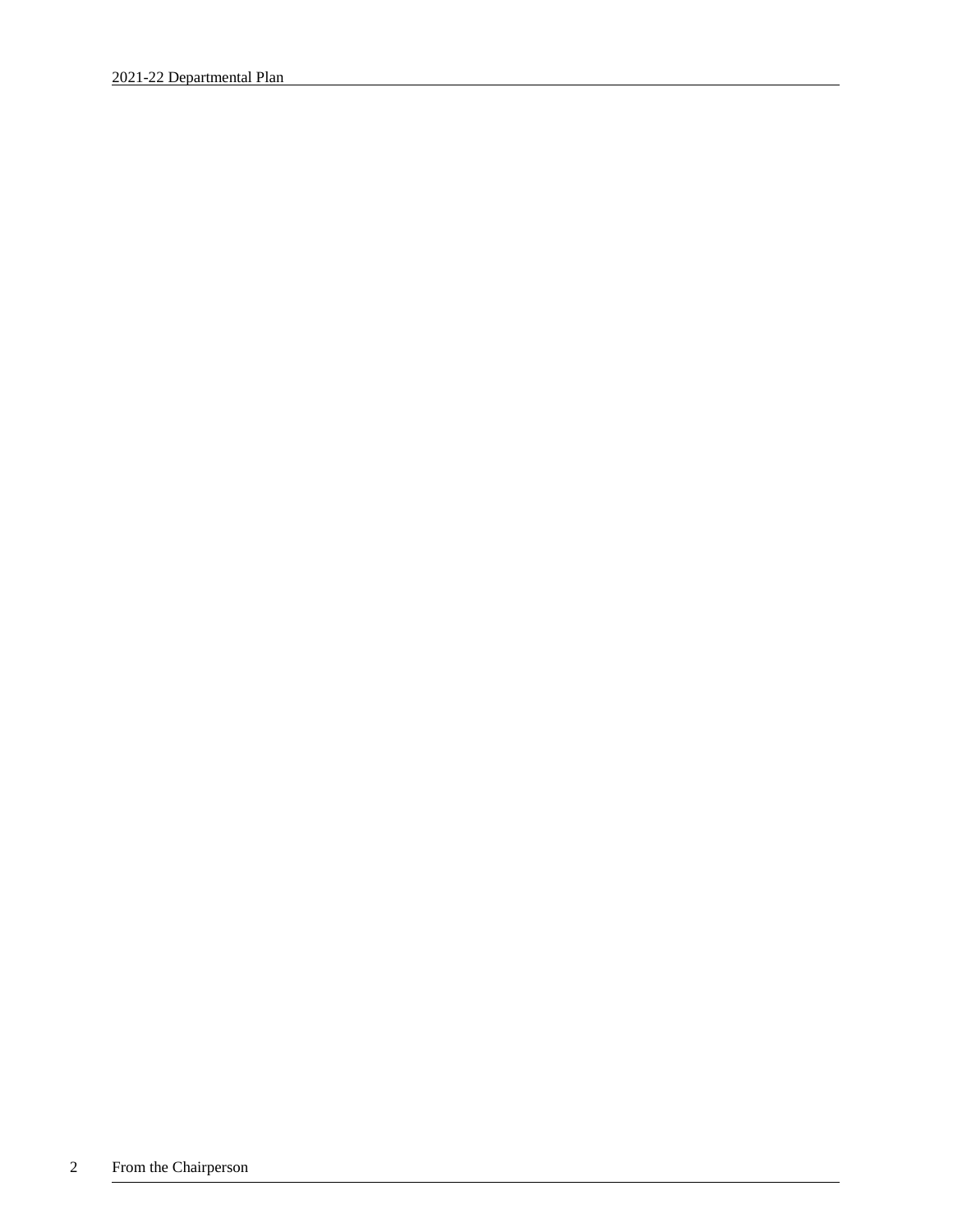# <span id="page-6-0"></span>**Plans at a glance**

The Parole Board of Canada (PBC) is an agency within the [Public Safety](http://www.publicsafety.gc.ca/index-eng.aspx) Portfolio.

The PBC is an independent administrative tribunal that, as part of the Canadian criminal justice system, makes independent, quality conditional release, record suspension and expungement decisions, as well as clemency recommendations, in a transparent and accountable manner, while respecting diversity and the rights of offenders and victims.

The PBC contributes to the protection of society by facilitating, as appropriate, the timely reintegration of offenders and the sustained rehabilitation of individuals into society as law-abiding citizens. Public safety is the primary consideration in all PBC decisions.

For 2021-22, the PBC identified five corporate priorities. The priorities and highlights of planned activities contributing to each are outlined below.

#### **PUBLIC SAFETY PORTFOLIO**

- Public Safety Canada
- Canada Border Services Agency
- Canadian Security Intelligence Service
- Correctional Service Canada
- Royal Canadian Mounted Police
- Parole Board of Canada
- RCMP External Review **Committee**
- Civilian Review and Complaints Commission for the RCMP
- Office of the Correctional Investigator

#### **A. Corporate Priority: The PBC will enhance Board member, staff, and organizational capacity in the application of legislative requirements** by:

- □ Performing a comprehensive review of the Decision-Making Policy Manual for Board Members;
- □ Pursuing the implementation of the recommendations identified in the Board Member Training Program review; and
- $\Box$  Implementing processes and practices stemming from the new Directive on Quality Assurance.

#### **B. Corporate Priority: The PBC will cultivate a people management approach that fosters diversity and inclusiveness and promotes a healthy, respectful and productive workplace** by:

- □ Developing, implementing and communicating a Talent Management Framework, consolidating regional and national approaches to recruitment, retention and employee development, while applying specific lenses to cadres of employees, supervisors, managers, and executives;
- □ Providing quarterly reports to the Minister on actions taken to date by the PBC to address systemic racism within the organization, measures to increase the diversity and inclusion of under-represented groups, and efforts to eliminate harassment and gender-based violence in the workplace; and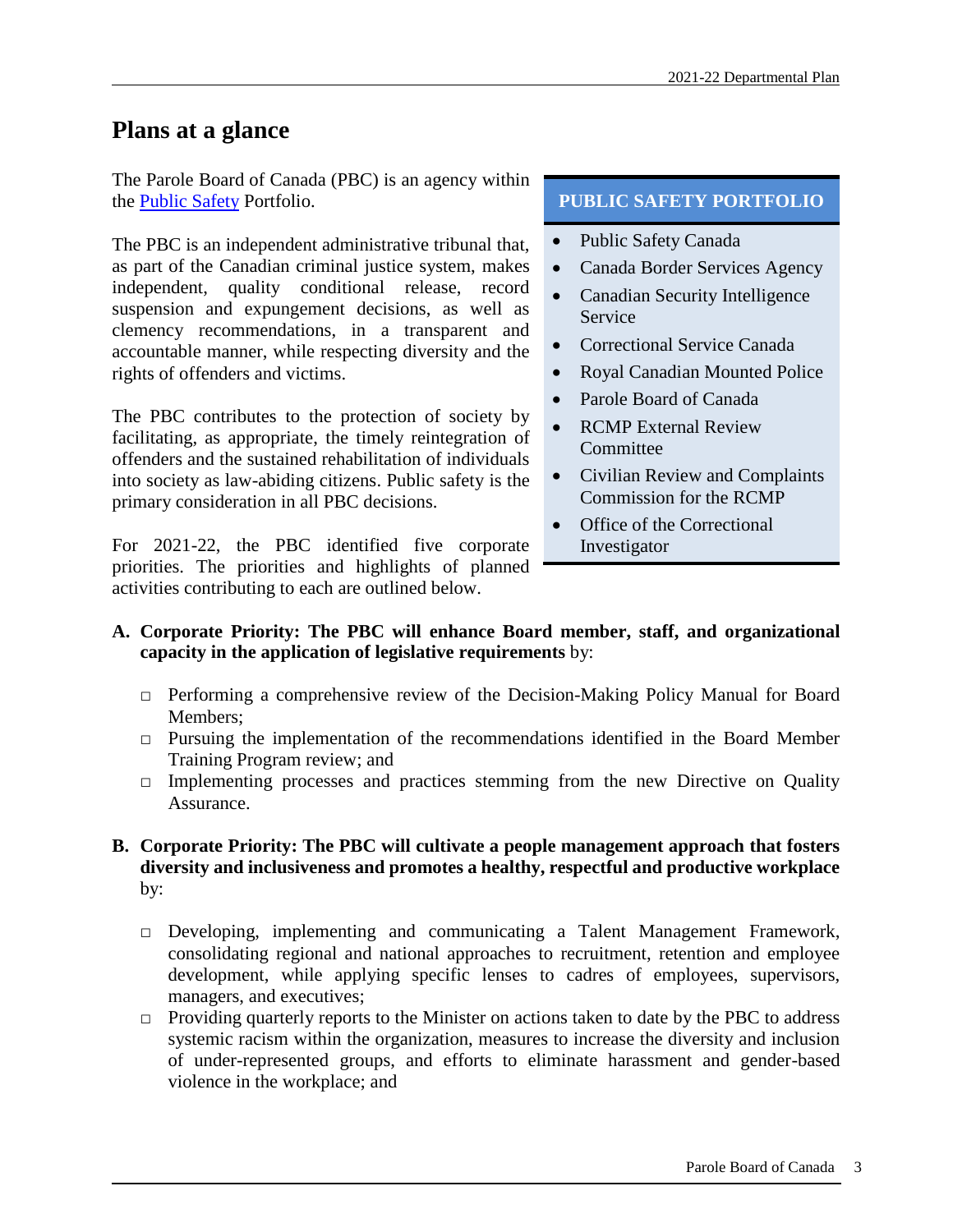$\Box$  Reviewing work descriptions older than five years to ensure duties and responsibilities for the relevant positions are up to date.

#### **C. Corporate Priority: The PBC will create an IM/IT strategy that meets the PBC's evolving requirements** by:

- $\Box$  Implementing a videoconferencing solution that can meet PBC's evolving needs in relation to remote hearings, accommodating diverse stakeholders and respecting privacy needs;
- □ Modernizing and renewing systems under the Record Suspension Program to ensure optimal services are provided to Canadians; and
- $\Box$  Implementing GCdocs as the official electronic document and records management system, including the provision of training to PBC regions/divisions.

#### **D. Corporate Priority: The PBC will strengthen responsiveness to the needs of specific populations such as Indigenous Peoples and other groups** by:

- □ Developing action plans in response to the work of the joint PBC/ Correctional Service of Canada (CSC) Committee on Diversity and Systemic Racism to find ways to strengthen responsiveness;
- $\Box$  Ensuring Board members and applicable staff participate in training on unconscious bias and cultural competency (e.g., Indigenous Cultural Awareness Training); and
- $\Box$  Implementing the management action plan to respond to the PBC report "Gendered" Parole: Responding to Women Offenders Needs".

#### **E. Corporate Priority: The PBC will innovate the delivery of outreach activities to inform partners, victims, applicants, offenders, and Canadians on the work of the PBC** by:

- □ Delivering virtual/remote outreach to target groups through online videoconference technology to build on more traditional face-to-face outreach and broaden our potential reach with both established and new target audiences; and
- □ Delivering quarterly outreach sessions targeted to Women Offenders at women's institutions.

For more information on the PBC's plans, priorities and planned results, see the "Core responsibilities: planned results and resources, and key risks" section of this report.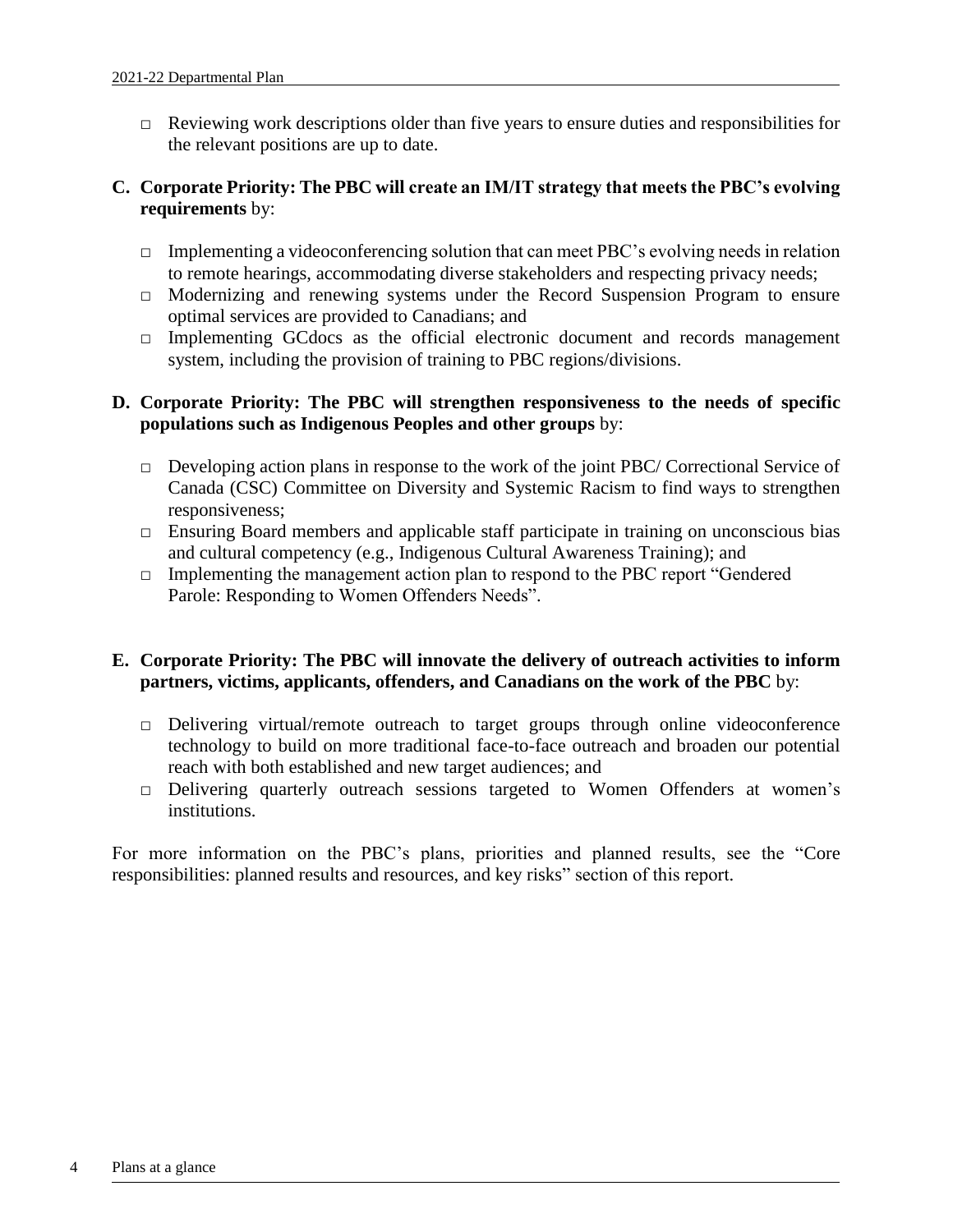# <span id="page-8-0"></span>**Core responsibilities: planned results and resources, and key risks**

This section contains detailed information on the department's planned results and resources for each of its core responsibilities. It also contains information on key risks related to achieving those results.

### <span id="page-8-1"></span>**Conditional Release Decisions**

Conditional release is based on the principle that community safety is enhanced by the timely and gradual release of offenders to the community under supervision. Quality conditional release decisions, based on the risk of re-offending in conjunction with effective programs and treatment, and effective community supervision all contribute to a release process. Through this core responsibility, the Parole Board of Canada staff (PBC) provides timely, accurate information for Board member decision-making, and develops training and policies that are essential tools for risk assessment and decision-making.

### **Planning highlights**

The PBC's Conditional Release core responsibility is grounded in the [Corrections and Conditional Release](http://laws-lois.justice.gc.ca/eng/acts/C-44.6/page-1.html)  [Act.](http://laws-lois.justice.gc.ca/eng/acts/C-44.6/page-1.html) For the coming year, the PBC will continue to work closely with criminal justice partners (i.e., [Public Safety,](https://www.publicsafety.gc.ca/index-en.aspx) [Correctional Service of Canada](http://www.csc-scc.gc.ca/index-eng.shtml) (CSC), [Royal Canadian](http://www.rcmp-grc.gc.ca/en/home)  [Mounted Police \(RCMP\),](http://www.rcmp-grc.gc.ca/en/home) the [Department of Justice,](http://www.justice.gc.ca/eng/) and other community partners) to support quality conditional release decisions. In 2021-22, the PBC expects to render approximately 22,000 Board member decisions for federal and provincial/territorial offenders.

#### **DIVERSITY IN DECISION-MAKING**

 The PBC will develop and implement an action plan to examine issues of diversity in respect of offender and employee experience, and the larger criminal justice system.

It is essential that all conditional release decisions adhere to the law and principles of fundamental justice. In 2020-21, the PBC launched a review of its decision-making policies, to ensure that legal provisions are clearly reflected and to enhance the accessibility of essential information and guidance. The review is focused on ensuring that PBC policy reflects the Board members' authority, discretion, and procedural fairness. The review is scheduled to conclude in 2021-22.

The PBC will continue to support Board member capacity and training over the next year to ensure that quality conditional release decisions are rendered. The PBC supports the government's approach to openness, accountability and transparency, and will continue to work with the Privy Council Office (PCO) to complete successful Board member qualification processes. To optimise high-quality decision-making, Board members must access relevant and timely training. As in-person training activities have been temporarily suspended in light of the pandemic, various virtual learning events have become available to Board members. Upon appointment, Board members now participate in a blend of in-office and virtual Board Member Orientation training. In 2021-22, the Annual Training on Risk Assessment will also be delivered virtually through a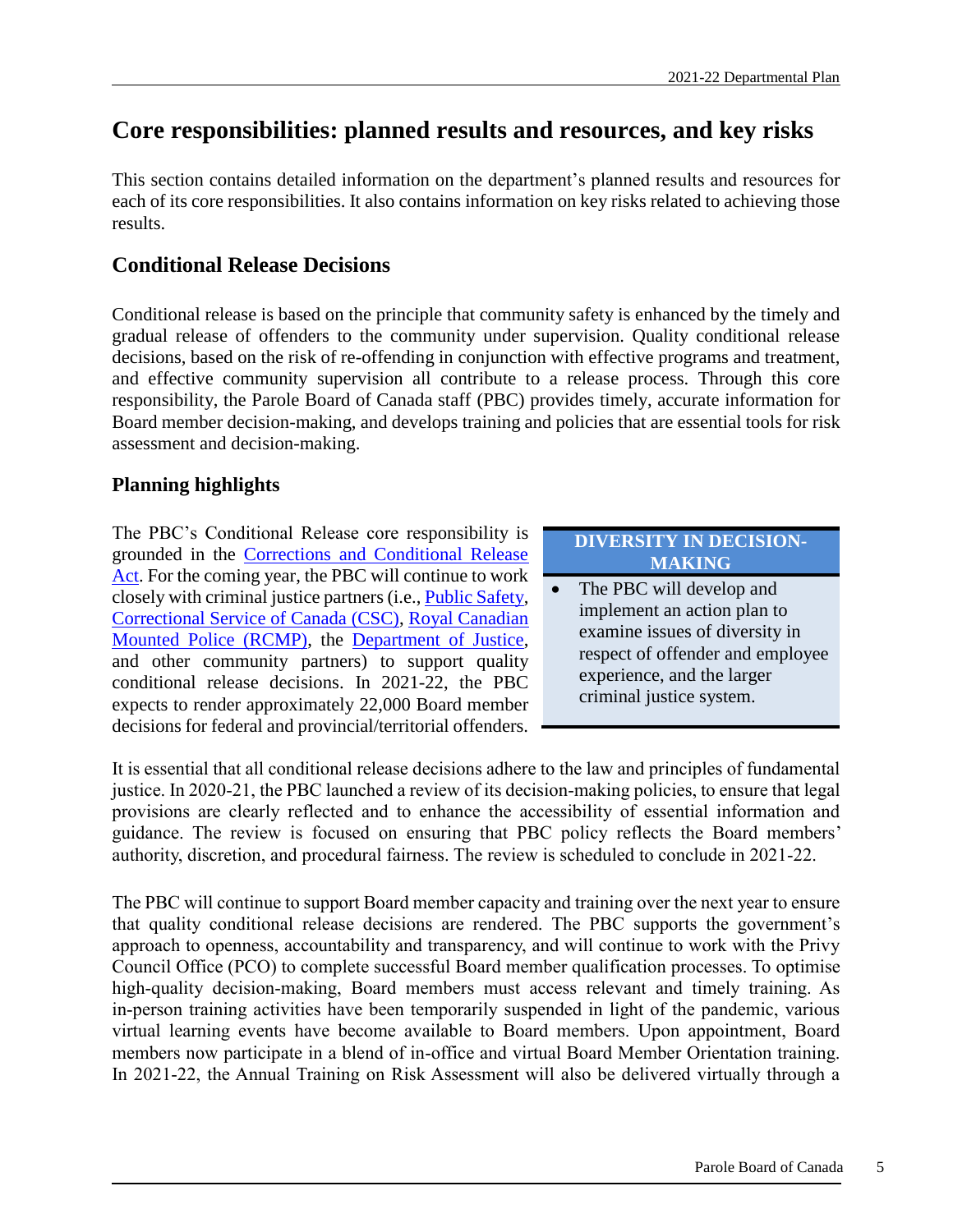series of moderated plenary sessions. This highly anticipated training focuses specifically on risk assessment skills, decision writing, hearing management and research.

The PBC, in partnership with CSC, began a review in 2020-21 of diversity and systemic racism. The joint PBC and CSC Committee examined existing reports and recommendations relevant to addressing the unique needs of racialized offenders and aimed at increasing the diversity and inclusion of employees. In 2021-22, the PBC will conduct national and regional consultations with internal and external advisory groups and organizations to validate findings and recommendations. The results of the consultations will inform joint outreach and research initiatives with the CSC as well as the development of PBC policy, procedural, training, and staffing enhancements over the following two fiscal years.

In 2021-22, the PBC will continue to strive to further improve initiatives that aim to make the parole process more responsive and adaptive to the needs of women offenders and Indigenous Peoples. The PBC will implement the management action plan for Inclusive Parole: Responding to Women Offenders Needs following a recent internal review of the parole process for women. Planned activities include enhancing Board member training sessions and products to expand Board members' expertise to work with women in a gender and trauma-informed manner, modifying hearing practices, and outreach to women offenders.

In response to COVID-19 travel restrictions and limited access to CSC institutions, PBC hearings are primarily conducted by videoconference, or by teleconference where videoconferencing is not possible. However, the PBC and CSC have jointly developed risk management frameworks for the gradual resumption of certain in-person hearings, adapted to regional circumstances and respecting public health restrictions.

Throughout the pandemic, the PBC has consistently ensured that reviews continue to be completed, and that the PBC's public safety mandate is fulfilled. It is anticipated that in 2021-22, the number of reviews will be consistent with the previous fiscal year.

### **Key risks**

While the PBC has significant mitigation strategies in place, quality decision-making remains one of the PBC's key risks. Sub-risks include:

- □ Maintaining national consistency (i.e., process, support, and evidence-based decisions);
- □ Ensuring that hearings take place in-person or virtually to confirm conditional release decisions are processed within the established timeframes;
- □ Enhancing Board member competencies, qualifications, and consistent training; and
- $\Box$  Responding to the complex and diverse profiles of the offender population (recognizing that PBC does not influence the rates of incarceration of offender groups).

Consistent with the provisions of the Acts that govern the PBC, the uniform application of decision-making across such a large geographical area is paramount. Comprehensive training is the foundation for quality decision-making. Therefore the PBC will ensure core training and tools are up-to-date and made available in a timely manner for Board members and staff.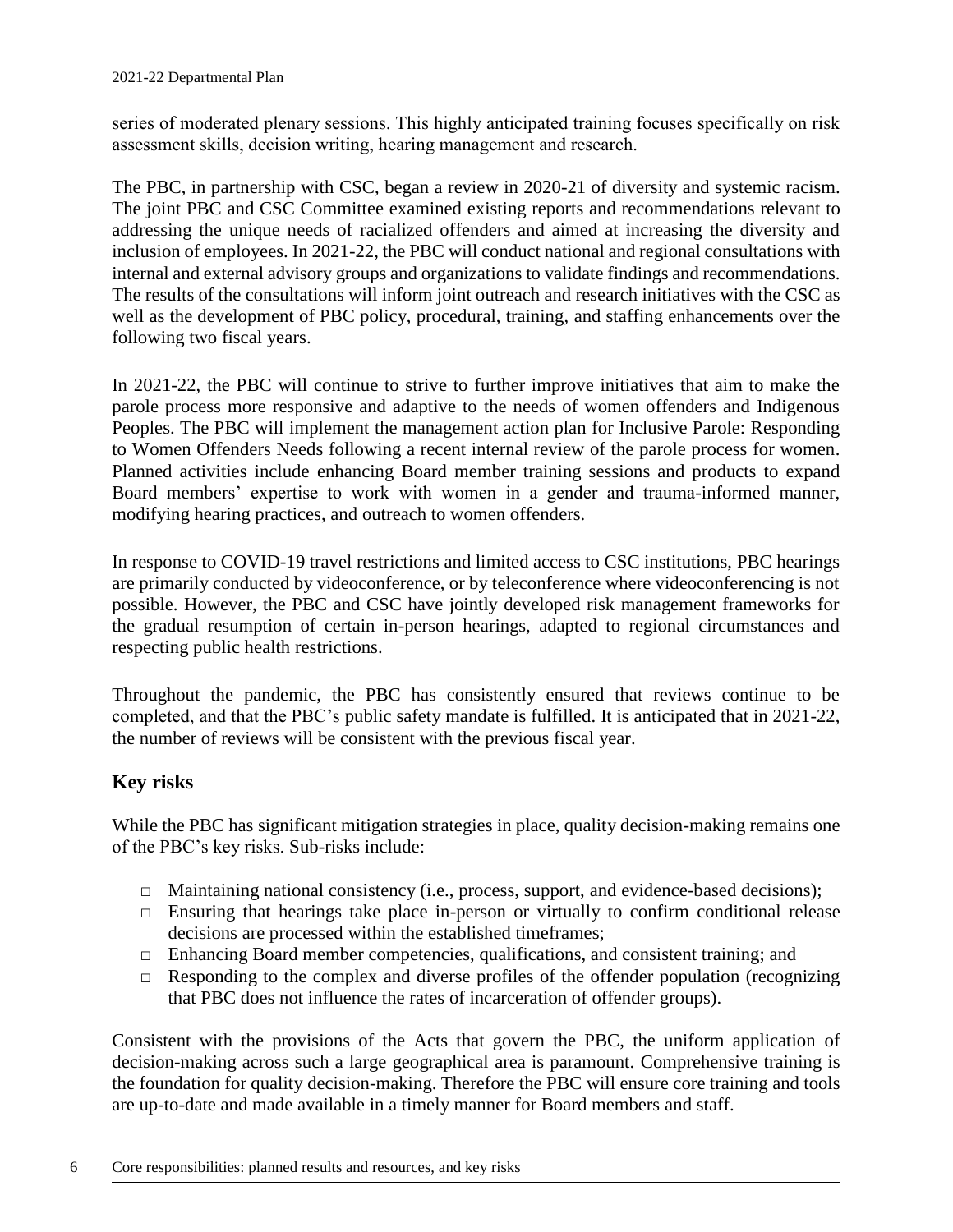In addition, standardized support and processes are equally important, especially with the implementation and use of electronic files, as Board members can now complete reviews more efficiently.

| <b>Departmental</b><br><b>Results</b>                                        | <b>Departmental</b><br><b>Results</b><br><b>Indicator</b>                                                                                                                                                               | <b>Target</b> | Date to<br><b>Achieve</b><br><b>Target</b> | 2017-18<br>actual<br>result | 2018-19<br>actual<br>result | 2019-20<br>actual<br>result |
|------------------------------------------------------------------------------|-------------------------------------------------------------------------------------------------------------------------------------------------------------------------------------------------------------------------|---------------|--------------------------------------------|-----------------------------|-----------------------------|-----------------------------|
| Conditional release<br>decisions contribute<br>to keeping<br>Canadians safe. | The percentage<br>of offenders on<br>parole who are<br>not convicted of<br>an offence prior<br>to the end of<br>their supervision<br>period.                                                                            | ≥96%          | March 31,<br>2022                          | 99%                         | 99%                         | 99%                         |
|                                                                              | The percentage<br>of offenders on<br>parole who are<br>not convicted of<br>a violent offence<br>during their<br>supervision<br>period.                                                                                  | ≥98%          | March 31,<br>2022                          | 100%                        | 99%                         | 100%                        |
|                                                                              | The percentage<br>of offenders who<br>completed their<br>sentences on<br>full parole and<br>who are not re-<br>admitted after<br>release because<br>of a violent<br>conviction (five<br>years post-<br>warrant expiry). | ≥98%          | March 31,<br>2022                          | 99%                         | 99%                         | 99%                         |
|                                                                              | The percentage<br>of post-<br>suspension and<br>detention<br>decisions that<br>are processed<br>within the<br>legislated<br>timeframes<br>without loss of<br>jurisdiction.                                              | ≥98%          | March 31,<br>2022                          | 100%                        | 100%                        | 100%                        |

Planned results for Conditional Release Decisions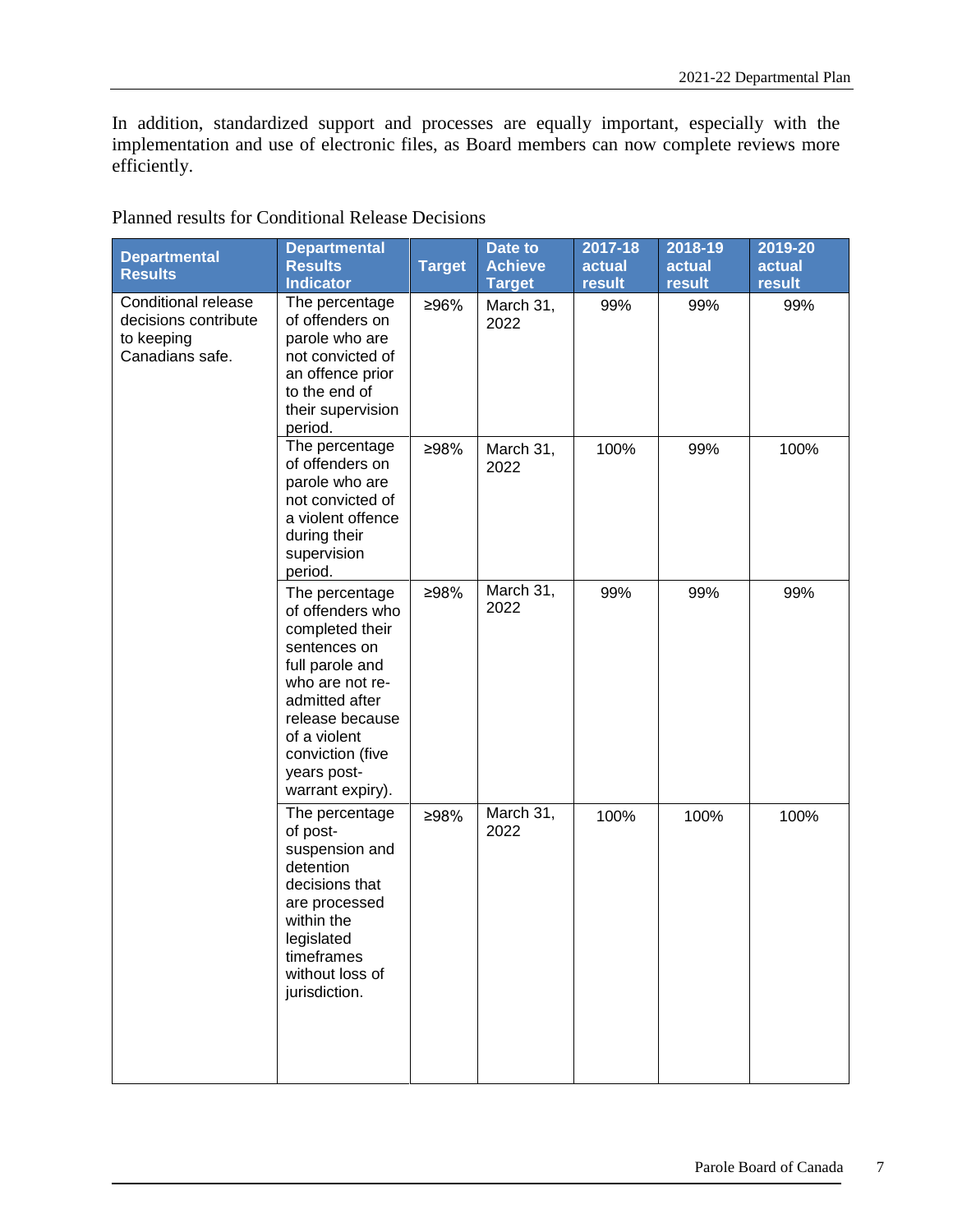| <b>Departmental</b><br><b>Results</b>                                                                                          | <b>Departmental</b><br><b>Results</b><br><b>Indicator</b>                         | <b>Target</b> | Date to<br><b>Achieve</b><br><b>Target</b> | 2017-18<br>actual<br>result | 2018-19<br>actual<br>result | 2019-20<br>actual<br>result |
|--------------------------------------------------------------------------------------------------------------------------------|-----------------------------------------------------------------------------------|---------------|--------------------------------------------|-----------------------------|-----------------------------|-----------------------------|
| Conditional release<br>decisions adhere to<br>the law, the PBC's<br>policies, and the<br>principles of<br>fundamental justice. | The percentage<br>of decisions that<br>are affirmed by<br>the Appeal<br>Division. | ≥85%          | March 31,<br>2022                          | 77%                         | 78%                         | 79%                         |

Financial, human resources and performance information for the PBC's Program Inventory is available in the [GC InfoBase.](https://www.tbs-sct.gc.ca/ems-sgd/edb-bdd/index-eng.html#start)

Planned budgetary financial resources for Conditional Release Decisions

| 2021-22 budgetary<br>spending (as<br>indicated in Main<br><b>Estimates</b> ) | 2021-22<br>planned spending | 2022-23<br>planned spending | 2023-24<br>planned spending |
|------------------------------------------------------------------------------|-----------------------------|-----------------------------|-----------------------------|
| 39.224.460                                                                   | 39,224,460                  | 36,029,460                  | 36,029,460                  |

Financial, human resources and performance information for the PBC's Program Inventory is available in the [GC InfoBase.](https://www.tbs-sct.gc.ca/ems-sgd/edb-bdd/index-eng.html#start)

Planned human resources for Conditional Release Decisions

| 2021-22 | 2022-23                                                                                   | 2023-24 |
|---------|-------------------------------------------------------------------------------------------|---------|
|         | Planned full-time equivalents Planned full-time equivalents Planned full-time equivalents |         |
| 328     | 315                                                                                       | -315    |

Financial, human resources and performance information for the PBC's Program Inventory is available in the [GC InfoBase.](https://www.tbs-sct.gc.ca/ems-sgd/edb-bdd/index-eng.html#start)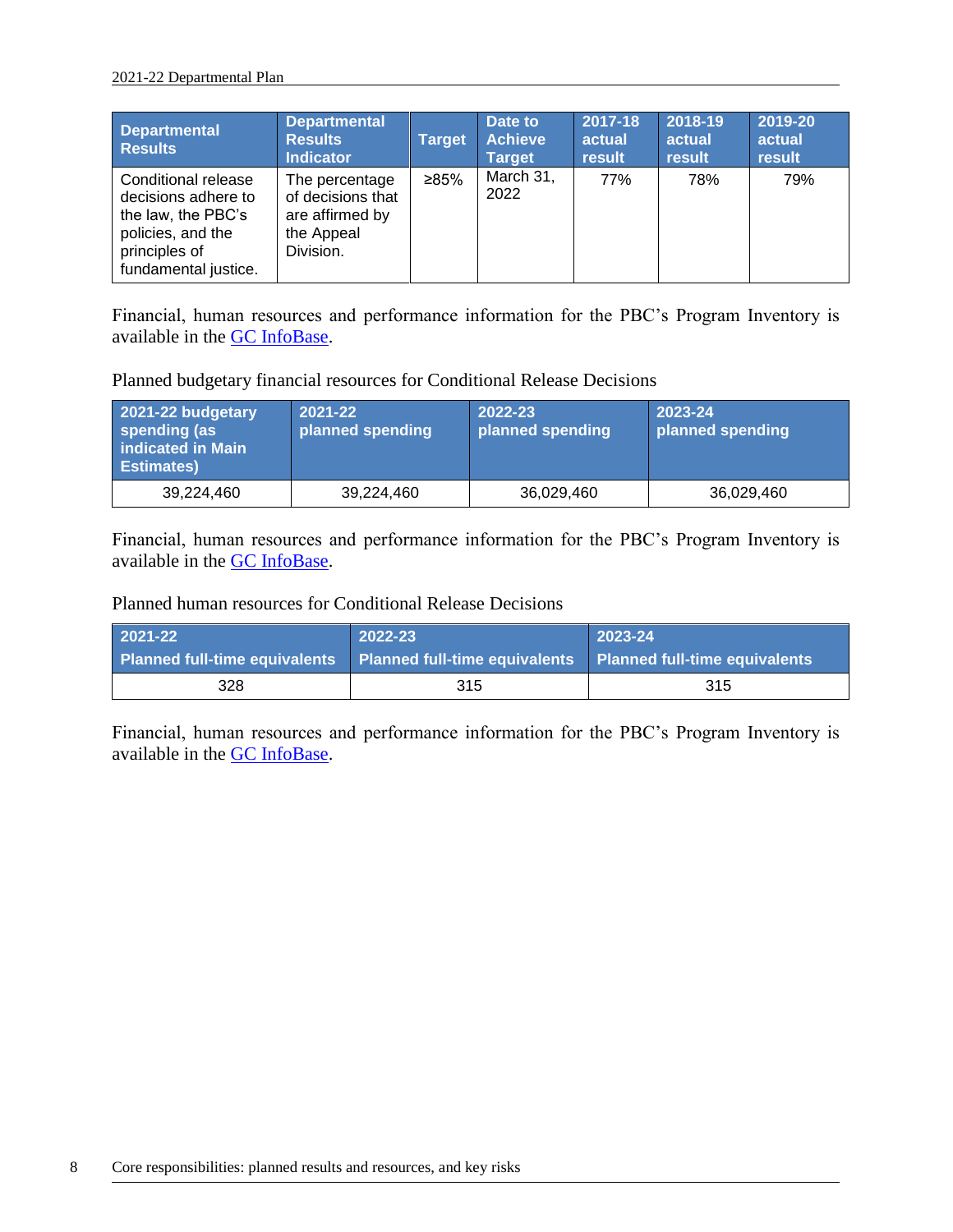## <span id="page-12-0"></span>**Conditional Release Openness and Accountability**

This core responsibility ensures that the PBC operates in an open and accountable manner, consistent with the provisions of the [Corrections and Conditional Release Act](http://laws-lois.justice.gc.ca/eng/acts/C-44.6/page-1.html) (CCRA). This core responsibility includes working with victims of crime, offenders, and the public by providing information about our policies and programs, including access to the PBC's registry of decisions, as well as providing assistance for observers at hearings. The core responsibility also includes working to encourage citizen engagement, enhancing public education and awareness, investigating incidents in the community (i.e., when a new offence(s) occurs), monitoring the PBC's performance and reporting on conditional release results.

### **Planning highlights**

In 2021-22, the PBC anticipates delivering virtual/remote outreach to target groups through online videoconference technology to build on more traditional face-to-face outreach and broaden our potential reach with both established and new target audiences. The PBC also plans on delivering quarterly outreach sessions targeted to women offenders at women's institutions, contingent on the COVID-19 situation.

### **WAIVER, POSTPONEMENT, AND WITHDRAWALS**

 $\bullet$  In 2021-22, a focus will be placed on specific offender populations including Indigenous and Black offenders on waivers, postponements and withdrawals.

The PBC will continue to focus on community outreach and engagement, as it forges different partnerships and creates new community networks through the PBC Outreach Strategy, in consultation with regional offices.

The use of social media to increase awareness of the PBC will also continue to be a focus. Increased presence in public communications remains an important part of creating openness and accountability and is a priority for the PBC. Additionally, working with CSC, through various working groups, remains an important component to effectively deliver core responsibilities.

The PBC recognizes the integral role that victims play in the conditional release process, and remain committed to respecting and protecting their rights under the [Canadian Victims Bill of](https://laws-lois.justice.gc.ca/eng/acts/C-23.7/page-1.html)  [Rights.](https://laws-lois.justice.gc.ca/eng/acts/C-23.7/page-1.html) Moreover, to facilitate the participation of observers, media, and victims who have requested to attend hearings, the PBC has put in place a technological solution allowing for participating remotely by videoconference. This approach is planned to continue throughout 2021-22 until institutions allow for full in-person attendance, at which time remote hearing participation will be re-examined.

In response to COVID-19 and in an effort to protect the health and safety of Board members, staff, offenders, and the general public, in-person hearings have been limited to Elder-Assisted Hearings (EAHs), as well as in cases where the offender has difficulties (i.e., cognitive, mental health, physical or other) that may prevent them from communicating effectively by way of a remote hearing, or where an in-person hearing may be required for hearing management purposes. However, conducting in-person hearings will be at the discretion of the region, and informed by public health advice and the status of COVID-19 risk in institutions.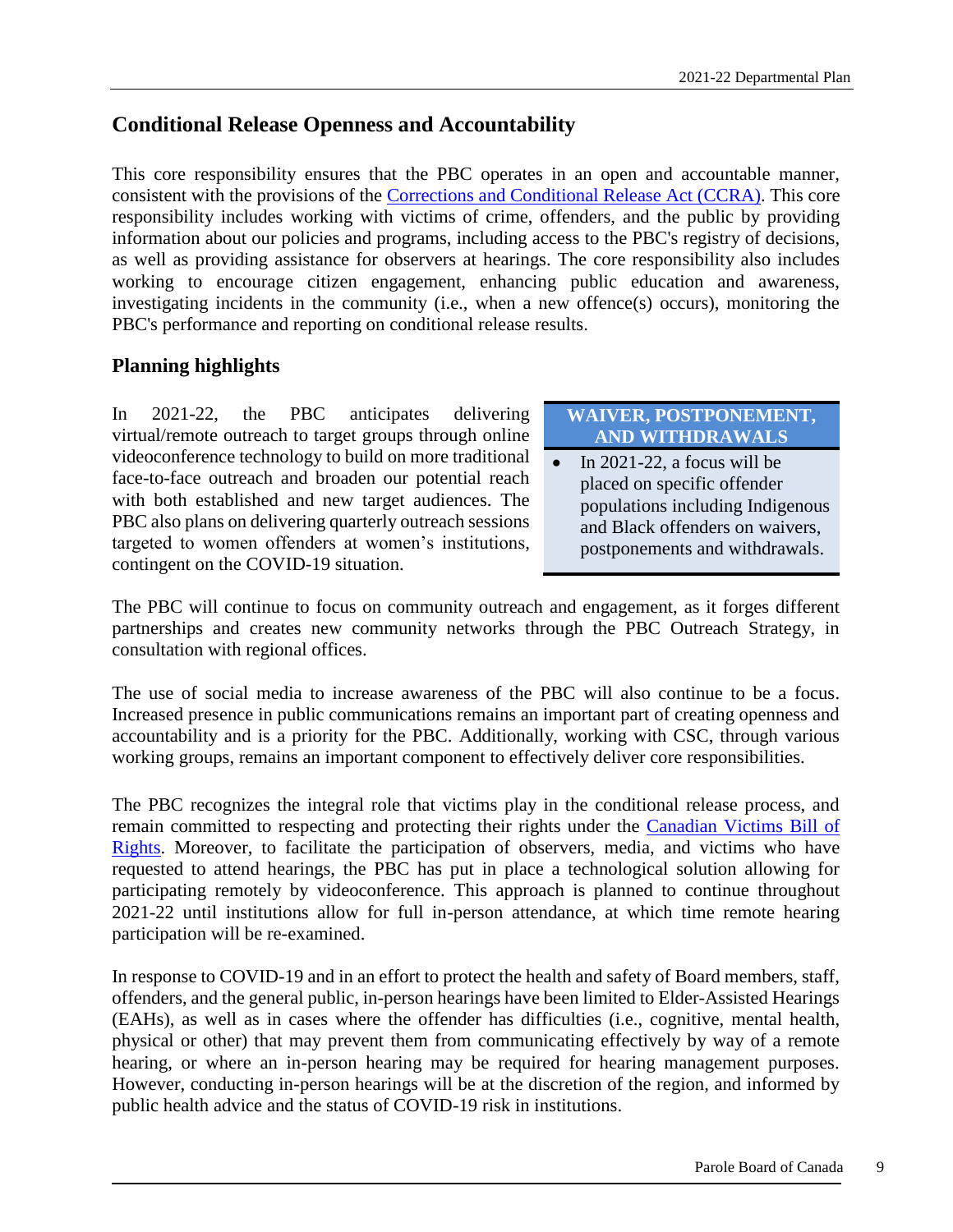It is expected that in 2021-22, the number of in-person EAHs will decrease relative to the previous fiscal year, and this trend will continue until such a time as institution restrictions are fully lifted. Elders are a highly vulnerable group and Indigenous communities as a whole are also higher risk and disproportionately impacted. Given the requirements of social distancing, and public health advice, Community Assisted Hearings (CAHs) have been paused during the COVID-19 pandemic, and this is expected to continue until the volume of active COVID-19 cases and rate of community transmission allows for the safe resumption of CAHs.

## **Key risks**

There is a risk that the exchange of relevant information with victims, offenders, observers, other components of the criminal justice system, and the general public is not timely.

The PBC has a legislative responsibility to provide information to victims and facilitate their participation in the parole process.

The PBC ensures that victims' rights under the [Canadian Victims Bill of Rights;](https://laws-lois.justice.gc.ca/eng/acts/C-23.7/page-1.html) and the [Corrections and Conditional Release Act](http://laws-lois.justice.gc.ca/eng/acts/C-44.6/page-1.html) are respected, and it takes a collaborative approach to ensure that improvements are made in the services provided to victims, such as broader community representation through its PBC Committee on victims to ensure that victim issues are considered.

Ensure a videoconferencing solution that can meet PBC's evolving needs in relation to remote hearings, accommodating diverse stakeholders and respecting privacy needs.

| <b>Departmental</b><br><b>Results</b>                                                                                                    | <b>Departmental</b><br><b>Results Indicator</b>                                                                                                                                                 | <b>Target</b> | Date to<br><b>Achieve</b><br>Target                                                                                | 2017-18<br>actual<br>result | 2018-19<br>actual<br>result | 2019-20<br>actual<br>result |
|------------------------------------------------------------------------------------------------------------------------------------------|-------------------------------------------------------------------------------------------------------------------------------------------------------------------------------------------------|---------------|--------------------------------------------------------------------------------------------------------------------|-----------------------------|-----------------------------|-----------------------------|
| The timely<br>exchange of<br>relevant<br>information with<br>victims,<br>offenders,<br>observers, other<br>components of<br>the criminal | The percentage of<br>individuals (i.e.,<br>observers and<br>victims) that are<br>satisfied with the<br>quality of the service<br>and timeliness of the<br>information<br>provided. <sup>1</sup> | ≥80%          | <b>PBC</b><br>questionnaire<br>conducted in<br>2016-17.<br>The next<br>questionnaire<br>is planned for<br>2022-23. | 92%                         | 92%                         | 92%                         |
| justice system,<br>and the general<br>public.                                                                                            | The percentage of<br>requests for<br>information through<br>the Decision<br>Registry that are<br>responded to in a<br>timely manner.                                                            | ≥80%          | March 31,<br>2022                                                                                                  | 96%                         | 96%                         | 99%                         |

Planned results for Conditional Release Openness and Accountability

Financial, human resources and performance information for the PBC's Program Inventory is available in the [GC InfoBase.](https://www.tbs-sct.gc.ca/ems-sgd/edb-bdd/index-eng.html#start)

 $\overline{a}$ <sup>1</sup> Results are based from a questionnaire completed in 2016-17. The next survey is planned for fiscal year 2022-23.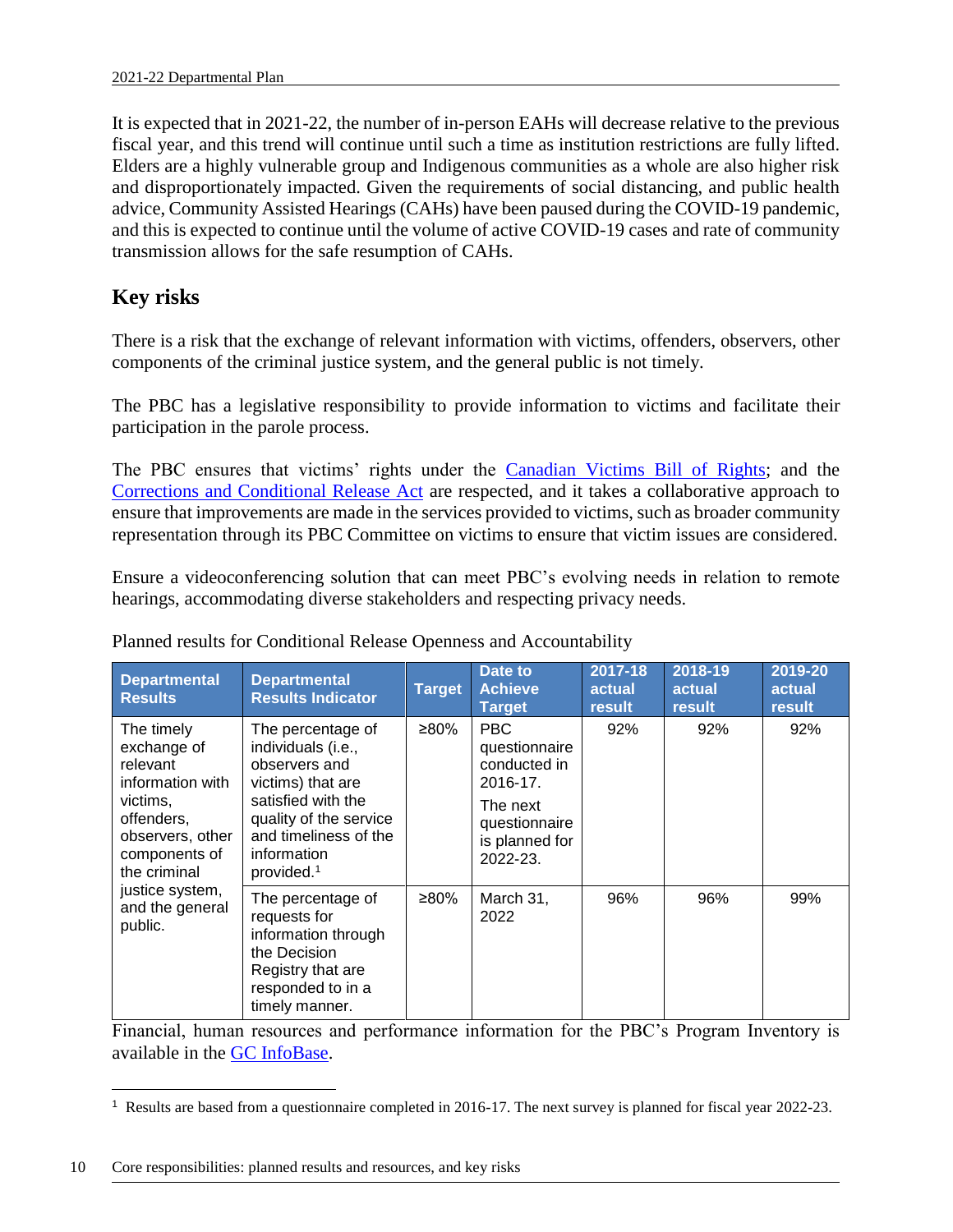| 2021-22 budgetary<br>spending (as<br>indicated in Main<br><b>Estimates</b> ) | $2021 - 22$<br>planned spending | 2022-23<br>planned spending | 2023-24<br>planned spending |
|------------------------------------------------------------------------------|---------------------------------|-----------------------------|-----------------------------|
| 4,653,067                                                                    | 4,653,067                       | 4,653,067                   | 4,653,067                   |

Planned budgetary financial resources for Conditional Release Openness and Accountability

Financial, human resources and performance information for the PBC's Program Inventory is available in the [GC InfoBase.](https://www.tbs-sct.gc.ca/ems-sgd/edb-bdd/index-eng.html#start)

Planned human resources for Conditional Release Openness and Accountability

| 2021-22                                                                                   | 2022-23 | $2023 - 24$ |
|-------------------------------------------------------------------------------------------|---------|-------------|
| Planned full-time equivalents Planned full-time equivalents Planned full-time equivalents |         |             |
| 46                                                                                        | 46      | 46          |

Financial, human resources and performance information for the PBC's Program Inventory is available in the [GC InfoBase.](https://www.tbs-sct.gc.ca/ems-sgd/edb-bdd/index-eng.html#start)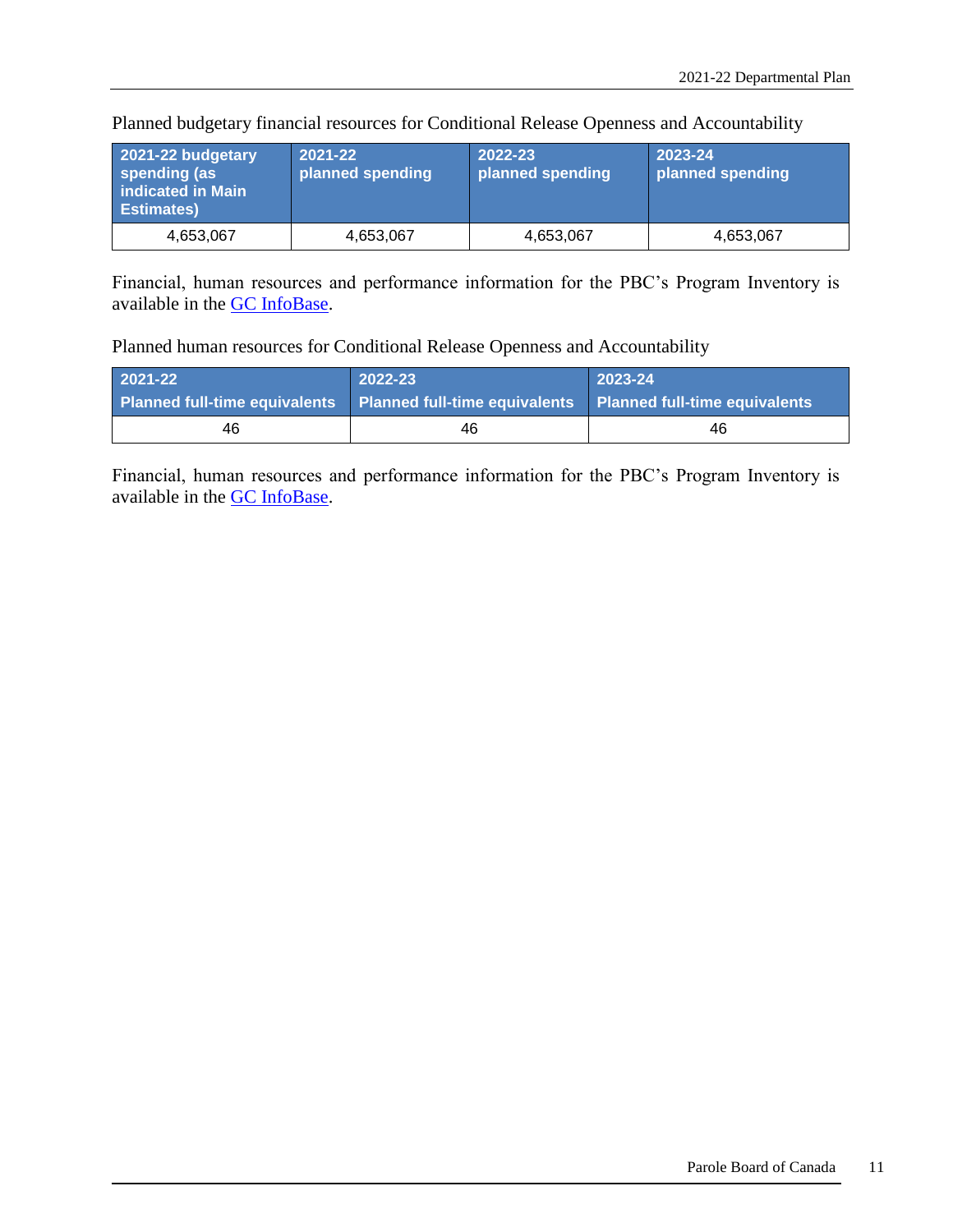# <span id="page-15-0"></span>**Record Suspension Decisions and Expungement Decisions/Clemency Recommendations**

A record suspension or pardon is designed to support the successful reintegration of an individual into society. It is a formal attempt to remove the stigma of a criminal record for people convicted of an offence under an Act of Parliament, who have completed their sentence, having met criteria in the [Criminal Records Act](https://laws-lois.justice.gc.ca/eng/acts/C-47/page-1.html) (CRA) and demonstrated law-abiding behaviour for a prescribed number of years. Record suspensions or pardons can be revoked or cease to have effect for a number of reasons. Through this core responsibility, the PBC screens applications for completeness and eligibility, collects information for Board member decision-making and develops policy to guide decision processes. In addition, under the [Expungement Act](https://laws-lois.justice.gc.ca/eng/acts/E-21.5/page-1.html) the PBC will order the expungement of records of convictions for eligible offences that would be lawful today. Persons convicted of an offence listed in the schedule to the [Expungement Act](https://laws-lois.justice.gc.ca/eng/acts/E-21.5/page-1.html) may apply, as well as authorized representatives in cases where the person is deceased. The main difference between a record suspension and an expungement is that with a record suspension, the criminal record is held 'separate and apart' from other criminal records, while an expungement will destroy the record. The PBC is also responsible for assessing requests and providing recommendations under the [Royal Prerogative of Mercy](https://www.canada.ca/en/parole-board/services/clemency/what-is-the-exercise-of-clemency-royal-prerogative-of-mercy.html) (i.e., Clemency) and providing advice to the Minister on the merits of each case.

### **Planning highlights**

The PBC will effectively administer this core responsibility by assessing and processing all applications for record suspensions/pardons/ expungements within the established service standards while applying the annual Consumer Price Index adjustment to the application fee, as set by the [Service](https://laws-lois.justice.gc.ca/eng/acts/S-8.4/)  [Fees Act.](https://laws-lois.justice.gc.ca/eng/acts/S-8.4/) The PBC will also continue to work with criminal justice partners during the assessment of record suspension/pardon applications to facilitate processing and investigations.

In March 2020, the Federal Court declared the transitional provisions of amendments to section 4 of the [CRA,](https://laws-lois.justice.gc.ca/eng/acts/C-47/page-1.html) namely, section 10 of the [Limiting Pardons of](https://laws-lois.justice.gc.ca/eng/annualstatutes/2010_5/page-1.html)  [Serious Crimes Act](https://laws-lois.justice.gc.ca/eng/annualstatutes/2010_5/page-1.html) and section 161 of the [Safe Streets](https://laws-lois.justice.gc.ca/eng/annualstatutes/2012_1/)  [and Communities Act,](https://laws-lois.justice.gc.ca/eng/annualstatutes/2012_1/) unconstitutional. The Court concluded that these provisions infringed on subsections 11(h) and 11(i) of the [Canadian Charter of Rights and](https://laws-lois.justice.gc.ca/eng/const/page-15.html) 

#### **RECORD SUSPENSION / PARDON APPLICATIONS**

- $\bullet$  In 2021-22, it is estimated that the PBC will receive approximately 10,000 record suspension/pardon applications and accept approximately 7,500 for processing.
- Since 2009-10, applications received for record suspensions/ pardons have decreased by over 50%. Several factors contributed to this decline such as, longer waiting periods, inadmissibility of certain classes of offences and increase in application fees.

[Freedoms](https://laws-lois.justice.gc.ca/eng/const/page-15.html) because they added to the punishment imposed at sentencing and deprived applicants of the benefit of the lesser punishment available at the time the offence was committed.

As a result of this decision, the PBC no longer retrospectively applies legislative amendments made to the [CRA](https://laws-lois.justice.gc.ca/eng/acts/C-47/page-1.html) in 2010 and 2012 (as it relates to eligibility periods and criteria) for all record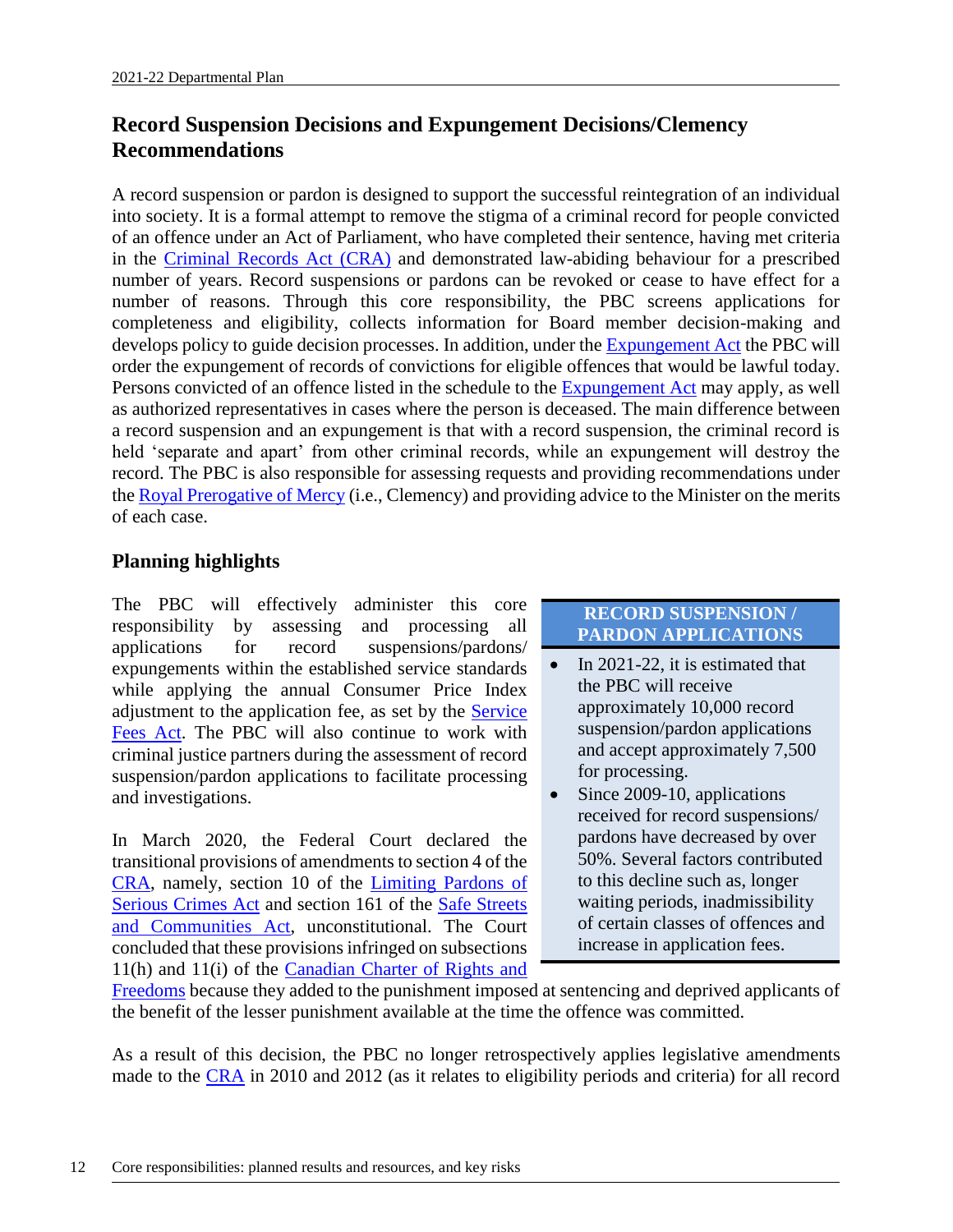suspension applicants who committed their most recent offence prior to the coming into force of these changes.

In 2021-22, the PBC will continue to administer the **Expungement of Historically Unjust** [Convictions Act](https://laws-lois.justice.gc.ca/eng/acts/E-21.5/page-1.html) as well as process cannabis record suspension applications that are submitted under the amendments made to the [CRA](https://laws-lois.justice.gc.ca/eng/acts/C-47/page-1.html) as a result of Bill C-93, an Act to provide no-cost, [expedited record suspensions for simple possession of cannabis,](https://laws-lois.justice.gc.ca/eng/annualstatutes/2019_20/page-1.html) which came into force in August 2019. These additional workload increases and changes may create pressures and challenges for the PBC and its record suspension/pardon program.

In addition to the above, it is estimated that the PBC will receive approximately 45 requests for clemency during 2021-22. An internal review of the Clemency Program is underway and will be finalized in 2021. There will be a focus on enhancing program operations through the implementation of recommendations from this review.

### **Key risks**

Processing applications within legislative timeframes remains one of the PBC's key risks under this core responsibility. Moreover, the PBC now operates four legislative schemes, including one for cannabis record suspensions, which significantly increases program complexity, and puts the integrity of the program at risk. Furthermore, the current case management system implemented in 2000 has been modified a number of times to incorporate legislative and process changes. The system is not able to interface with any online application portal and the program is actively reviewing ways to modernize its application process and system interoperability with partners. In addition, it is essential that all record suspension or pardon decisions and expungement decisions adhere to the law and principles of fundamental justice.

Thorough training is the foundation for decision-making, as such, the PBC will ensure core training and tools are up-to-date and made available in a timely manner for Board members and staff. Further, over the course of the past year, elements of the record suspension program have been reviewed by Parliamentary Committees through the study of Bill C-93 and the study of M-161 (Record Suspension Program). This review has raised concerns about the accessibility and costs of record suspensions and the complexity of the process, noting a need to modernize the current program framework. Observations made by these Committees encourage simplifying and modernizing current processes while improving client service to marginalized and vulnerable groups. The PBC is continuously examining ways to improve service delivery for record suspension applicants. The recent Speech from the Throne has also included the need to reform the record suspension program.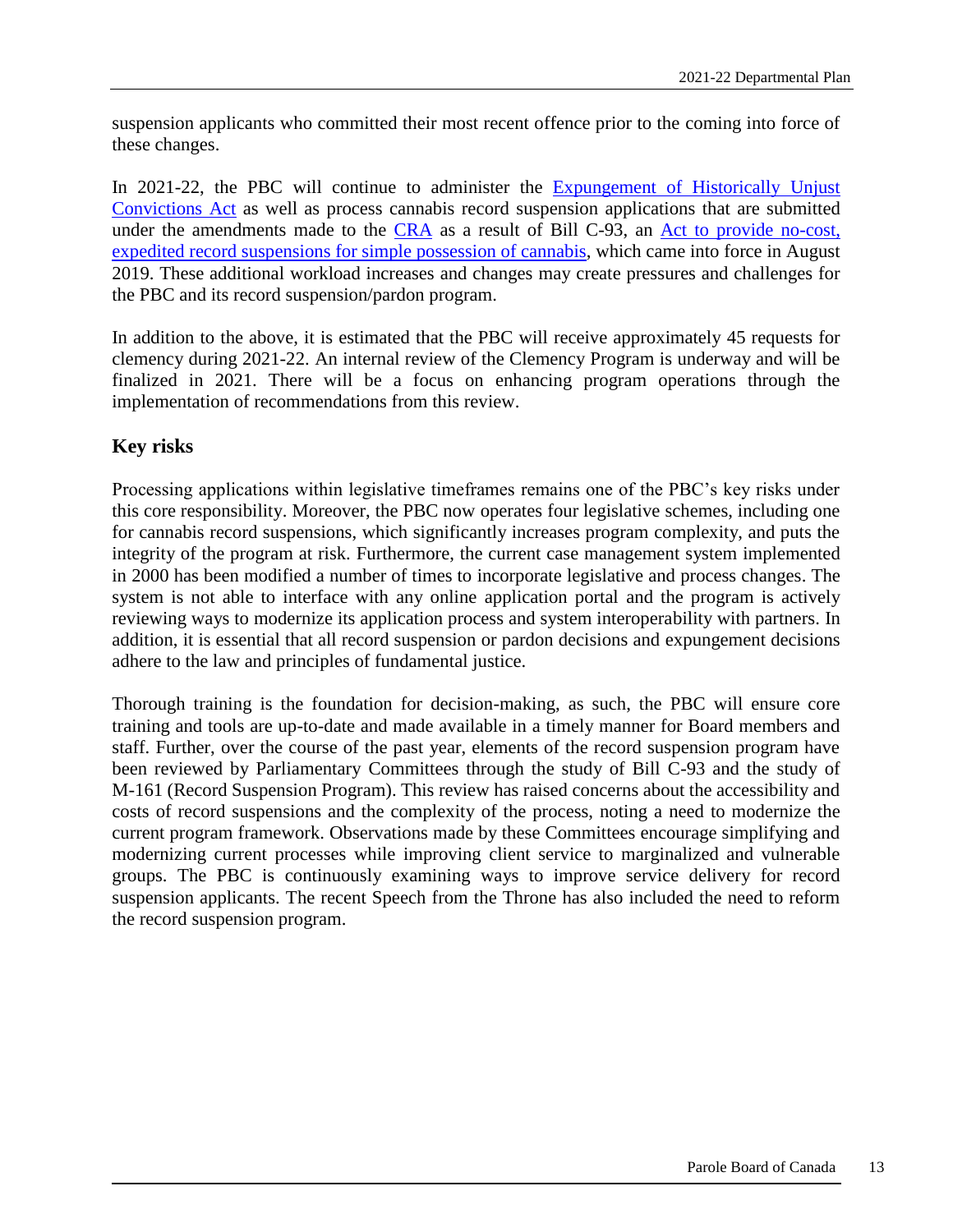| <b>Departmental</b><br><b>Results</b>                                                                                                        | <b>Departmental</b><br><b>Results Indicator</b>                                                                                    | <b>Target</b> | Date to<br><b>Achieve</b><br><b>Target</b> | 2017-18<br>actual<br>result | 2018-19<br>actual<br>result | 2019-20<br>actual<br>result |
|----------------------------------------------------------------------------------------------------------------------------------------------|------------------------------------------------------------------------------------------------------------------------------------|---------------|--------------------------------------------|-----------------------------|-----------------------------|-----------------------------|
| Record<br>suspension and<br>pardon decisions<br>contribute to<br>keeping<br>Canadians safe.                                                  | The percentage of<br>record suspension<br>or pardon decisions<br>that are not revoked<br>or cease to have<br>effect.               | ≥95%          | Annual                                     | 95%                         | 95%                         | 95%                         |
| Record<br>suspension and<br>pardon decisions<br>adhere to the law,<br>the PBC's policies<br>and the principles<br>of fundamental<br>justice. | The percentage of<br>cases that do not<br>require a new<br>review by a panel<br>following a Federal<br>Court order. <sup>2</sup>   | ≥95%          | Annual                                     | N/A                         | N/A                         | N/A                         |
| Record<br>suspension and<br>pardon<br>applications are<br>processed in a<br>timely manner.                                                   | The percentage of<br>record suspension<br>or pardon<br>applications that are<br>processed within the<br>established<br>timeframes. | ≥95%          | Annual                                     | 100%                        | 100%                        | 100%                        |
| Clemency<br>recommendations<br>are made as part<br>of a fair and<br>equitable process.                                                       | The percentage of<br>clemency files<br>submitted for the<br>Minister's<br>consideration that<br>are considered<br>complete.        | ≥95%          | Annual                                     | 100%                        | 100%                        | 100%                        |

|  |  | Planned results for Record Suspension Decisions/Clemency Recommendations |  |
|--|--|--------------------------------------------------------------------------|--|
|  |  |                                                                          |  |

Financial, human resources and performance information for the PBC's Program Inventory is available in the [GC InfoBase.](https://www.tbs-sct.gc.ca/ems-sgd/edb-bdd/index-eng.html#start)

Planned budgetary financial resources for Record Suspension Decisions/Clemency Recommendations

| 2021-22 budgetary<br>spending (as<br>indicated in Main<br><b>Estimates</b> ) | 2021-22<br>planned spending | 2022-23<br>planned spending | 2023-24<br>planned spending |
|------------------------------------------------------------------------------|-----------------------------|-----------------------------|-----------------------------|
| 478,152                                                                      | 2,410,452                   | 2,327,952                   | 2,245,452                   |

Financial, human resources and performance information for the PBC's Program Inventory is available in the [GC InfoBase.](https://www.tbs-sct.gc.ca/ems-sgd/edb-bdd/index-eng.html#start)

 2 Information on this indicator is unavailable at this time.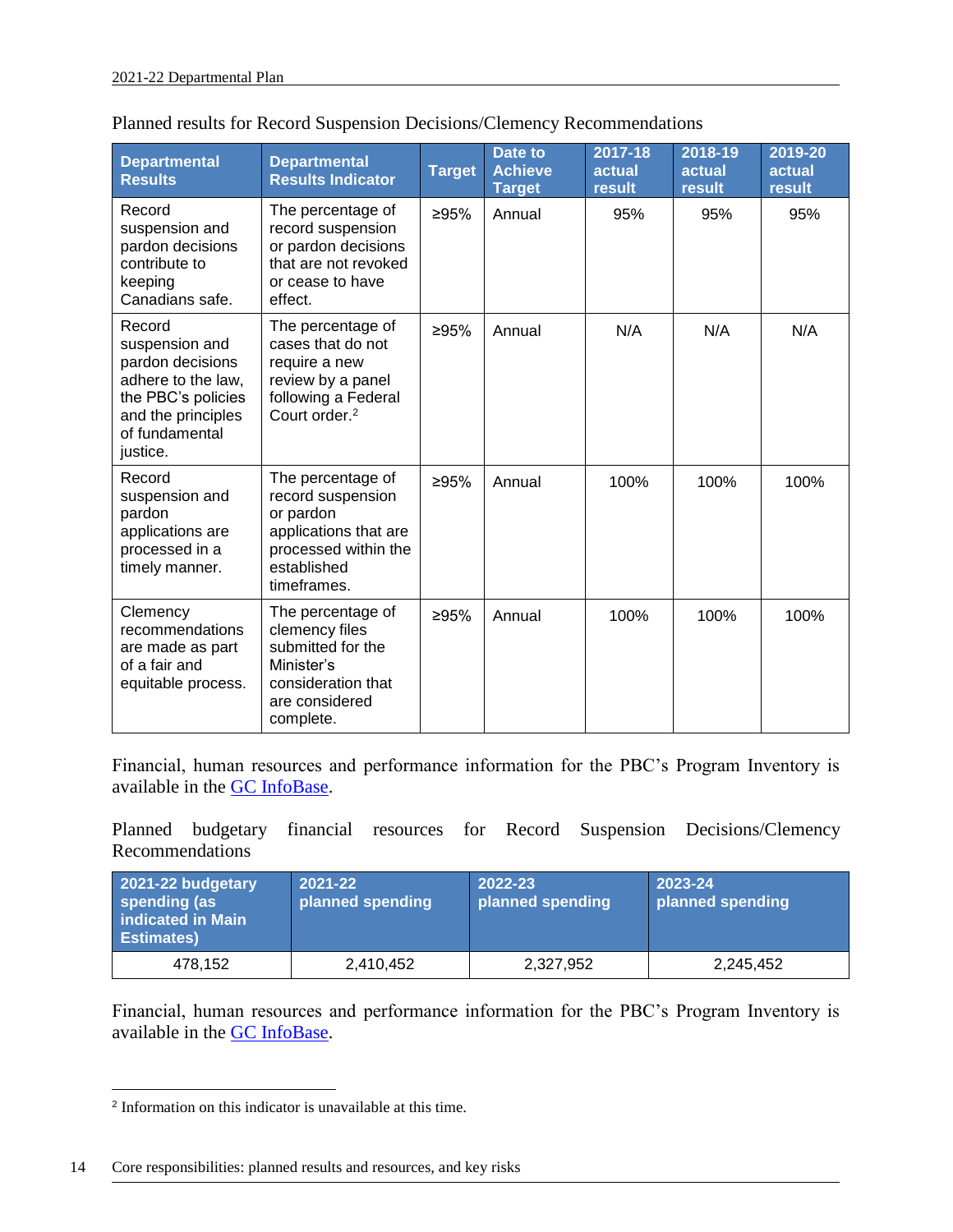Planned human resources for Record Suspension Decisions/Clemency Recommendations

| $2021 - 22$                                                                               | 2022-23 | 2023-24 |
|-------------------------------------------------------------------------------------------|---------|---------|
| Planned full-time equivalents Planned full-time equivalents Planned full-time equivalents |         |         |
| 62                                                                                        | 58      | 58      |

Financial, human resources and performance information for the PBC's Program Inventory is available in the [GC InfoBase.](https://www.tbs-sct.gc.ca/ems-sgd/edb-bdd/index-eng.html#start)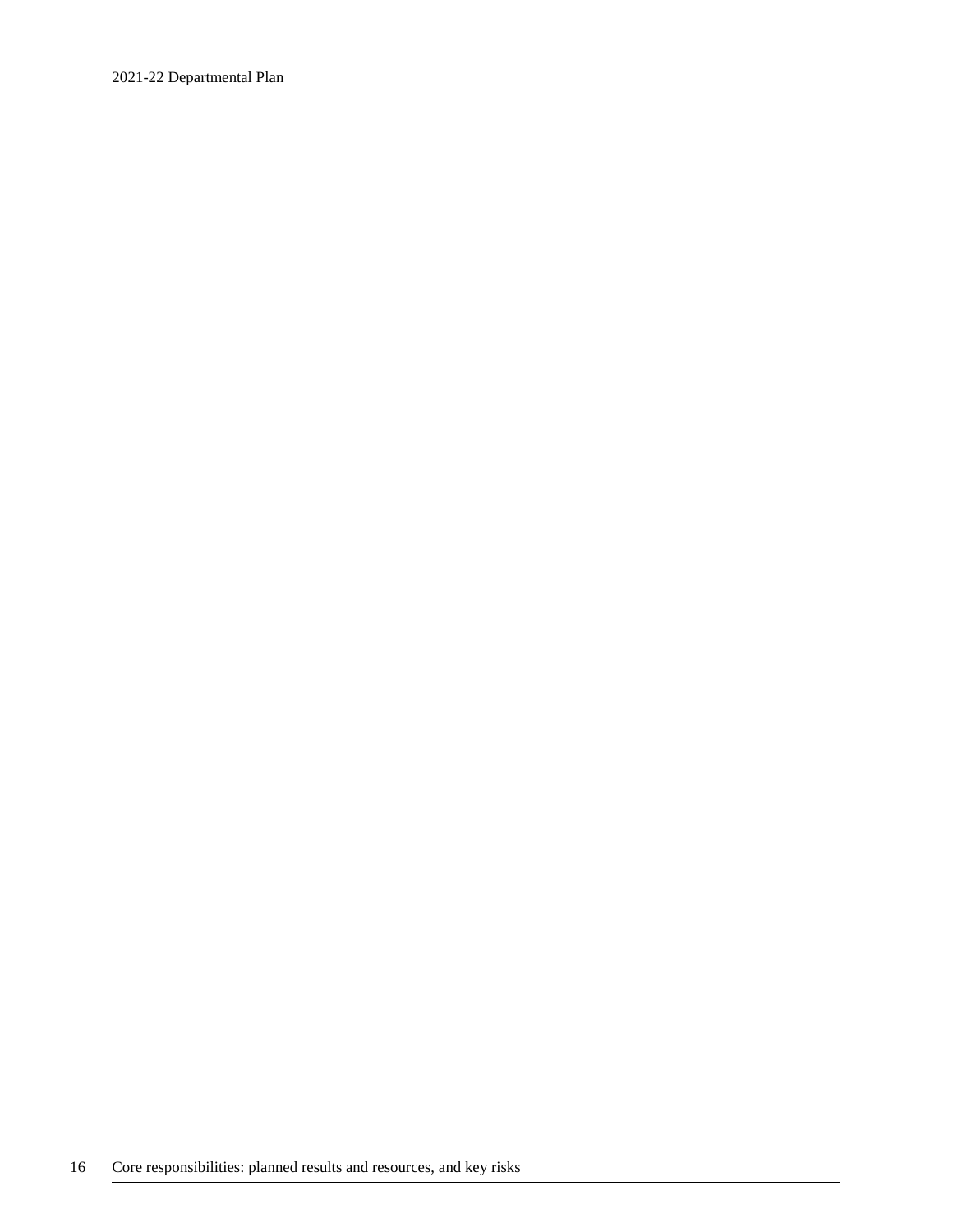# <span id="page-20-0"></span>**Internal Services: planned results**

Internal Services are those groups of related activities and resources that the federal government considers to be services in support of Programs and/or required to meet corporate obligations of an organization. Internal Services refers to the activities and resources of the ten distinct services that support program delivery in the organization, regardless of the Internal Services delivery model in a department. These services are:

- □ Management and Oversight Services;
- □ Communications Services:
- □ Legal Services;
- □ Human Resources Management Services;
- □ Financial Management Services;
- □ Information Management Services;
- □ Information Technology Services;
- □ Real Property Management Services;
- □ Materiel Management Services; and
- □ Acquisition Management Services.

#### **Planning highlights**

A people management approach that fosters diversity and inclusiveness while promoting a healthy, respectful and productive workplace remains one of the PBC's corporate priorities in 2021-22. The PBC aims to be an employer of choice, and continues to implement policies and procedures to improve Board members' and employees' mental health and well-being, through new technologies and working environments (e.g., remote work resources, LifeSpeak). Furthermore, the PBC will ensure that harassment and discrimination are addressed according to policies in place.

**INFORMATION MANAGEMENT RENEWAL**

• In 2021-22, GCdocs will be implemented as the official electronic document and records management system, including the delivery of training sessions to all PBC regions and divisions.

The PBC is committed to the health and safety of its employees, including in response to the unprecedented situation caused by COVID-19. In 2021-22, Ombuds Services will be available to Board members and staff, to provide them with a professional, confidential, neutral, impartial and safe environment to have informal conversations about and explore options for resolving workplace issues. The PBC is also committed to ensuring that Board members and employees have the necessary tools to work remotely while working on the PBC's Future of the Workplace initiative.

As part of its commitment to promote diversity and inclusion in the workplace, and prevent and address harassment and discrimination, the PBC will continue to work to increase the diversity and inclusion of under-represented groups, and efforts to eliminate harassment and gender-based violence in the workplace.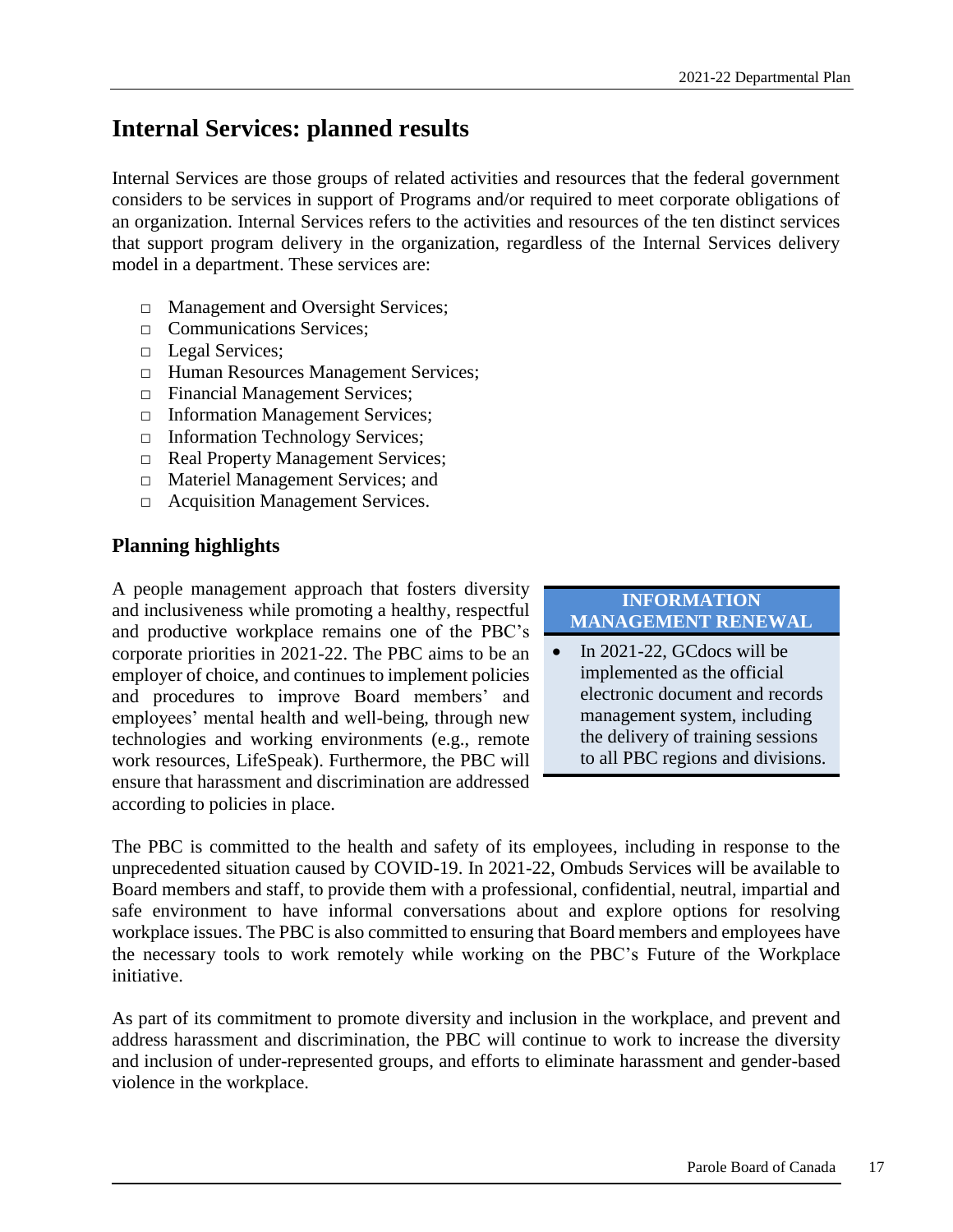To help encourage career development for PBC employees and promote their well-being, in 2021-22, the PBC plans on developing, implementing and communicating a Talent Management Framework, consolidating regional and national approaches to recruitment, retention and employee development, while applying specific lenses to cadres of employees, supervisors, managers, and executives.

### **Key risks**

The key risks associated with this core responsibility include:

- $\Box$  Human Capital There is a risk that key activities and functions could be adversely affected, unless the PBC is able to recruit, stabilize, strengthen competencies and capacity, and retain its workforce, while ensuring a healthy and respectful workplace;
- □ Organizational capacity could be affected by a major crisis and/or an exceptional event (e.g., pandemic, natural disaster, infrastructure breakdown, etc.); and
- $\Box$  Information Technology There is a risk that the PBC's IT capacity and operations will not meet the PBC's current and evolving needs and support business continuity functions. The PBC relies on technology systems to meet its legislated mandate, as a result the PBC and CSC renewed and signed a Master Service Agreement (MSA) for the provision of IT services. The MSA with CSC sets out the terms, roles, and responsibilities that govern the IT services provided.

Planned budgetary financial resources for Internal Services

| 2021-22 budgetary<br>spending (as indicated in<br><b>Main Estimates)</b> | 2021-22<br>planned spending | 2022-23<br>planned spending | $2023 - 24$<br>planned spending |
|--------------------------------------------------------------------------|-----------------------------|-----------------------------|---------------------------------|
| 11,015,044                                                               | 11,015,044                  | 10,654,588                  | 10,654,588                      |

Financial, human resources and performance information for the PBC's Program Inventory is available in the [GC InfoBase.](https://www.tbs-sct.gc.ca/ems-sgd/edb-bdd/index-eng.html#start)

#### Planned human resources for Internal Services

| 2021-22                                                                                   | 2022-23 | 2023-24 |
|-------------------------------------------------------------------------------------------|---------|---------|
| Planned full-time equivalents Planned full-time equivalents Planned full-time equivalents |         |         |
| 70                                                                                        | 66      | 66      |

Financial, human resources and performance information for the PBC's Program Inventory is available in the [GC InfoBase.](https://www.tbs-sct.gc.ca/ems-sgd/edb-bdd/index-eng.html#start)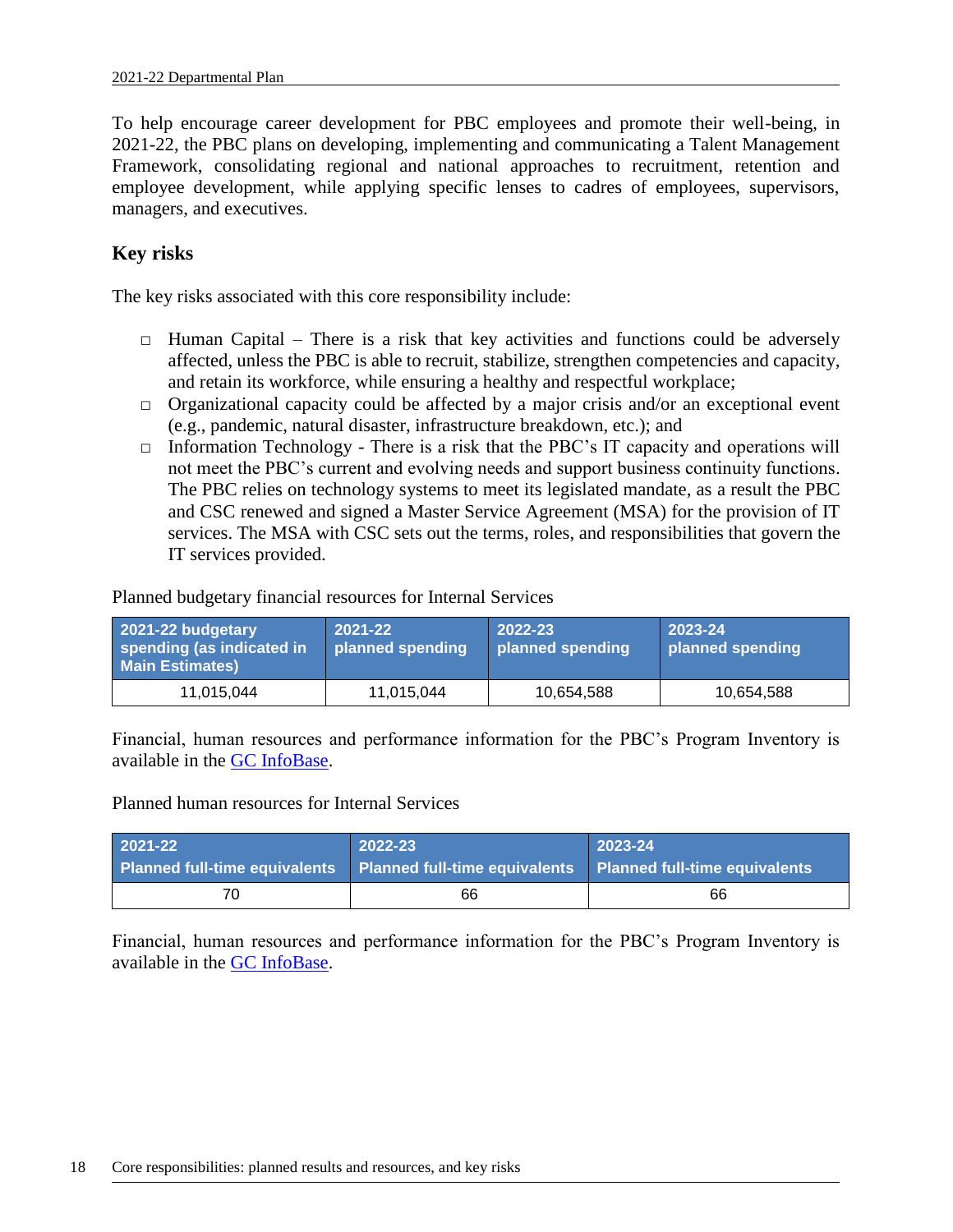# <span id="page-22-0"></span>**Spending and human resources**

This section provides an overview of the department's planned spending and human resources for the next three consecutive fiscal years, and compares planned spending for the upcoming year with the current and previous years' actual spending.

# <span id="page-22-1"></span>**Planned spending**

Departmental spending 2018-19 to 2023-24



The following graph presents planned (voted and statutory) spending over time.

In 2021-22, the PBC plans to spend \$57.3 million in parliamentary authorities to meet the expected results of its core responsibilities, which includes:

- Funding to be received through the Main Estimates of \$57.3 million; and
- No anticipated carry-forward of lapsed funds from 2020-21.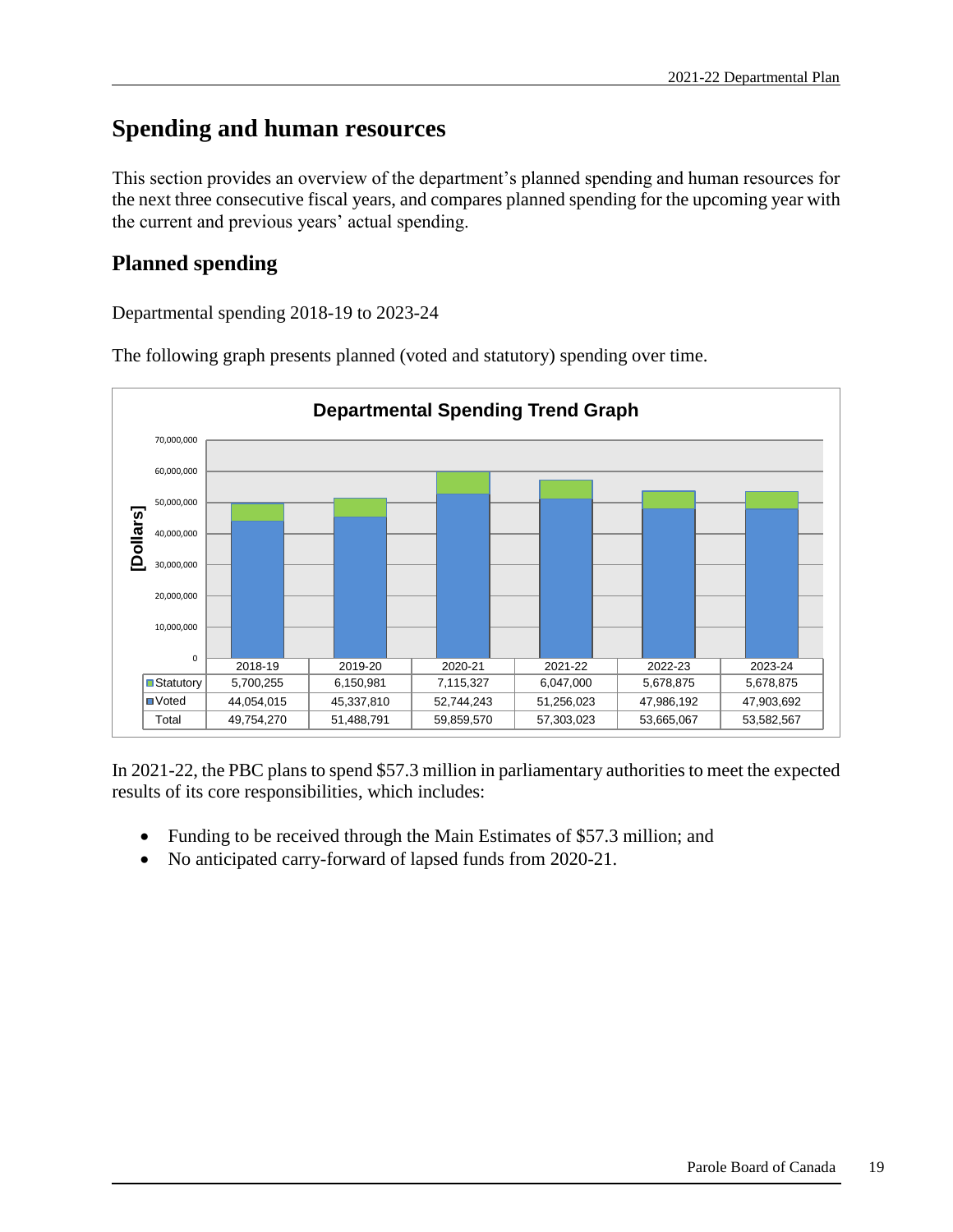Budgetary planning summary for Core Responsibilities and Internal Services (dollars)

The following table shows actual, forecast and planned spending for each of the PBC's core responsibilities and to Internal Services for the years relevant to the current planning year.

| Core<br><b>Responsibilities</b><br>and Internal<br><b>Services</b> | 2018-19<br>expenditures | 2019-20<br>expenditures | 2020-21<br>forecast<br>spending | 2021-22<br>budgetary<br>spending (as<br>indicated in<br><b>Main</b><br><b>Estimates)</b> | 2021-22<br>planned<br>spending | 2022-23<br>planned<br>spending | 2023-24<br>planned<br>spending |
|--------------------------------------------------------------------|-------------------------|-------------------------|---------------------------------|------------------------------------------------------------------------------------------|--------------------------------|--------------------------------|--------------------------------|
| <b>Conditional Release</b><br>Decisions                            | 36,915,792              | 37,068,405              | 40,148,432                      | 39,224,460                                                                               | 39,224,460                     | 36,029,460                     | 36,029,460                     |
| <b>Conditional Release</b><br>Openness and<br>Accountability       | 4,180,055               | 3,967,641               | 4,048,917                       | 4,653,067                                                                                | 4,653,067                      | 4,653,067                      | 4,653,067                      |
| <b>Record Suspension</b><br>Decisions/Clemency<br>Recommendations  | 801,153                 | 2,349,235               | 3,511,960                       | 478,152                                                                                  | 2,410,452                      | 2,327,952                      | 2,245,452                      |
| <b>Subtotal</b>                                                    | 41,897,000              | 43,385,281              | 47,709,309                      | 44,355,679                                                                               | 46,287,979                     | 43,010,479                     | 42,927,979                     |
| <b>Internal Services</b>                                           | 7,857,270               | 8,103,510               | 12,150,261                      | 11,015,044                                                                               | 11,015,044                     | 10,654,588                     | 10,654,588                     |
| Total                                                              | 49,754,270              | 51,488,791              | 59,859,570                      | 55,370,723                                                                               | 57,303,023                     | 53,665,067                     | 53,582,567                     |

PBC's total authorities for 2020-21 and 2021–22 have increased considerably. The increase in funding is attributable to:

- A temporary two year funding of \$3.9 million for operational requirements regarding workload increased due to increasing complexity associated with conditional release decision-making;
- \$2.7 million in returned funding previously transferred to Correctional Services of Canada in 2007-08 for the provision of Information Technology and Information Management Services and ongoing; and
- An increase in negotiated salary adjustments of \$3.9 million for 2020-21 to cover current and retroactive payments and then \$1.5 million ongoing.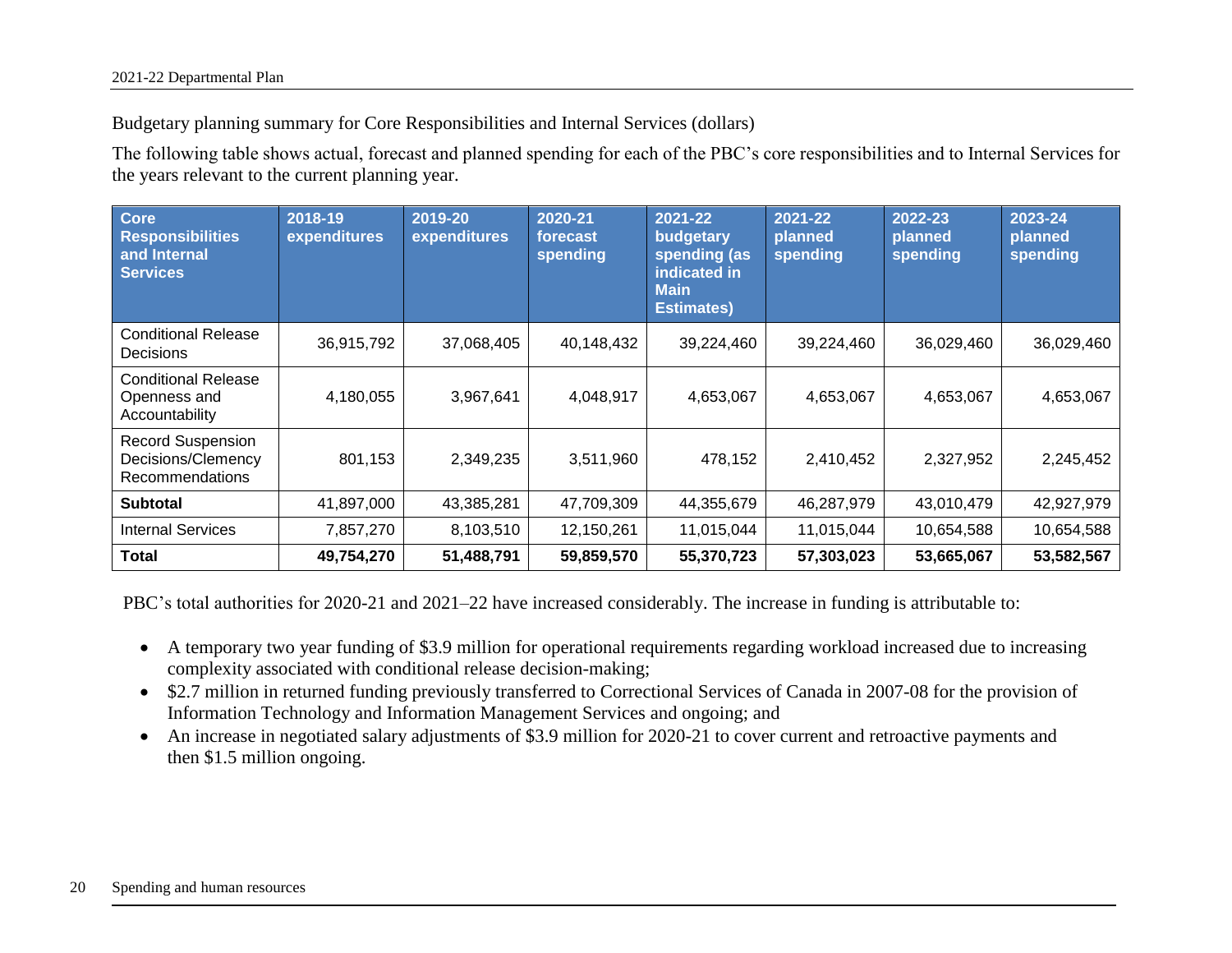2021-22 Budgetary planned gross spending summary (dollars)

| <b>Core Responsibilities</b><br>and Internal Services             | 2021-22<br><b>Planned gross spending</b> | <b>2021-22 planned</b><br>revenues netted against<br>expenditures | 2021-22 planned net<br>spending |
|-------------------------------------------------------------------|------------------------------------------|-------------------------------------------------------------------|---------------------------------|
| <b>Conditional Release</b><br>Decisions                           | 39,224,460                               | $\Omega$                                                          | 39,224,460                      |
| <b>Conditional Release</b><br>Openness and<br>Accountability      | 4,653,067                                | $\Omega$                                                          | 4,653,067                       |
| <b>Record Suspension</b><br>Decisions/Clemency<br>Recommendations | 6,122,952                                | (3,712,500)                                                       | 2,410,452                       |
| <b>Subtotal</b>                                                   | 50,000,479                               | (3,712,500)                                                       | 46,287,979                      |
| <b>Internal Services</b>                                          | 11,015,044                               | 0                                                                 | 11,015,044                      |
| <b>Total</b>                                                      | 61,015,523                               | (3,712,500)                                                       | 57,303,023                      |

The following table reconciles gross planned spending with net planned for 2021-22.

The PBC's record suspension core responsibility is funded through a full cost recovery user fee model. The revenue generated is based on the number of accepted applications (i.e., those applications that are eligible and complete). The deficit in program revenue is a result of decreasing volumes of applications, in large part due to the pandemic. In 2021-22, it is estimated that the PBC will receive approximately 10,000 record suspension/pardon applications and accept approximately 7,500 for processing as opposed to recent years, which have averaged around 9,600 accepted applications in the past 5 years.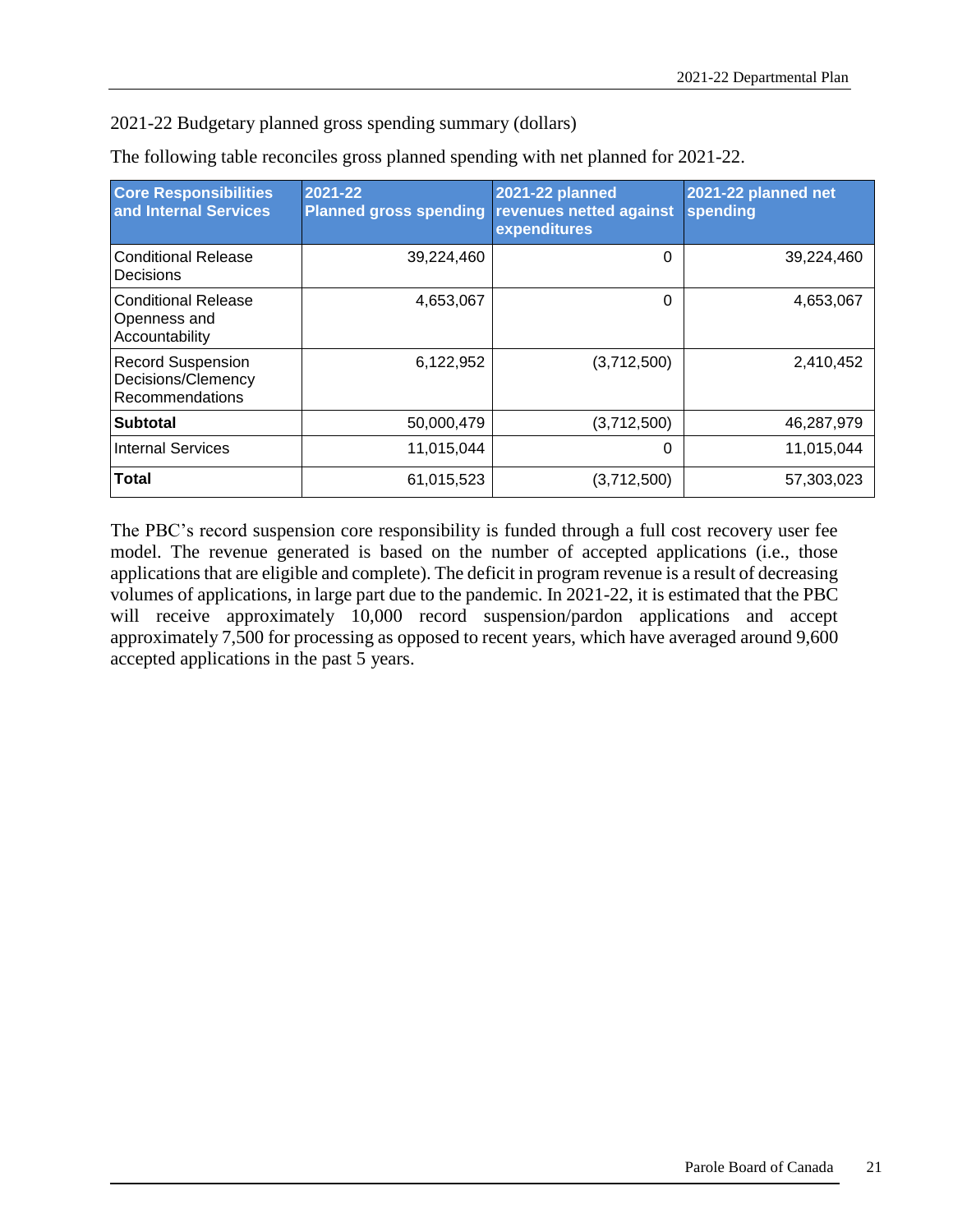## **Planned human resources**

The following table shows actual, forecast and planned full-time equivalents (FTEs) for each core responsibility in the PBC's departmental results framework and to Internal Services for the years relevant to the current planning year.

<span id="page-25-0"></span>

| <b>Core Responsibilities</b><br>and Internal Services             | 2018-19<br><b>Actual FTEs</b> | 2019-20<br><b>Actual FTEs</b> | 2020-21<br><b>Forecast FTEs</b> | 2021-22<br><b>Planned FTEs</b> | 2022-23<br><b>Planned FTEs</b> | 2023-24<br><b>Planned FTEs</b> |
|-------------------------------------------------------------------|-------------------------------|-------------------------------|---------------------------------|--------------------------------|--------------------------------|--------------------------------|
| <b>Conditional Release</b><br>Decisions                           | 316                           | 320                           | 328                             | 328                            | 315                            | 315                            |
| <b>Conditional Release</b><br>Openness and<br>Accountability      | 43                            | 45                            | 46                              | 46                             | 46                             | 46                             |
| <b>Record Suspension</b><br>Decisions/Clemency<br>Recommendations | 58                            | 72                            | 64                              | 62                             | 58                             | 58                             |
| <b>Subtotal</b>                                                   | 417                           | 437                           | 438                             | 436                            | 419                            | 419                            |
| <b>Internal Services</b>                                          | 64                            | 62                            | 70                              | 70                             | 66                             | 66                             |
| <b>Total</b>                                                      | 481                           | 499                           | 508                             | 506                            | 485                            | 485                            |

Human resources planning summary for Core Responsibilities and Internal Services

# **Estimates by Vote**

<span id="page-25-1"></span>Information on the PBC's organizational appropriations is available in the 2021-22 [Main Estimates.](http://www.tbs-sct.gc.ca/hgw-cgf/finances/pgs-pdg/gepme-pdgbpd/index-eng.asp)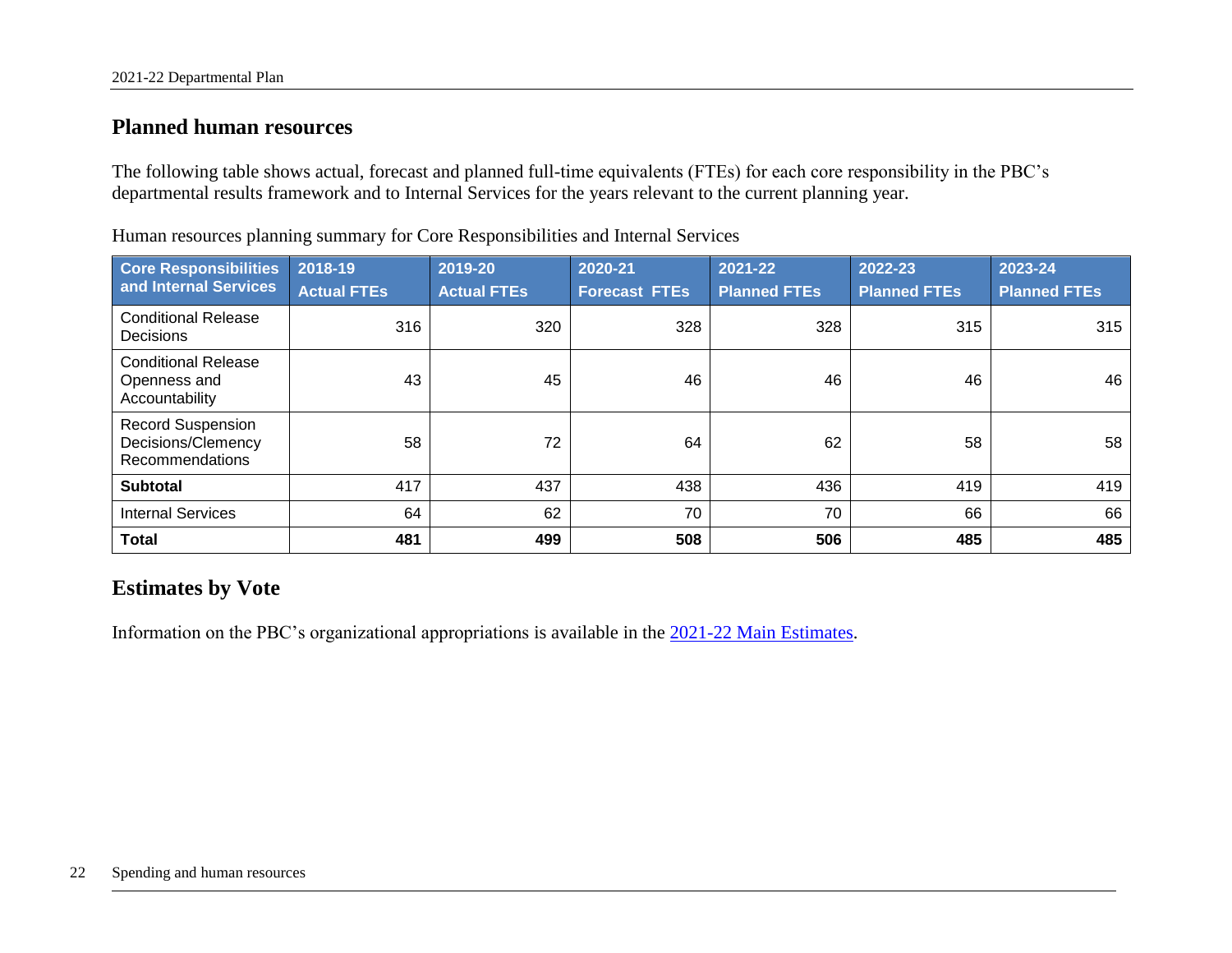### <span id="page-26-0"></span>**Future-Oriented Condensed Statement of Operations**

The condensed future-oriented statement of operations provides an overview of the PBC's operations for 2020-21 to 2021-22.

The amounts for forecast and planned results in this statement of operations were prepared on an accrual basis. The amounts for forecast and planned spending presented in other sections of the Departmental Plan were prepared on an expenditure basis. Amounts may therefore differ.

A more detailed future-oriented statement of operations and associated notes, including a reconciliation of the net cost of operations to the requested authorities, are available on the [PBC's](https://www.canada.ca/en/parole-board/corporate/transparency/reporting-to-canadians.html)  [website.](https://www.canada.ca/en/parole-board/corporate/transparency/reporting-to-canadians.html)

Condensed Future-Oriented Statement of Operations for the Year Ended March 31, 2022 (dollars)

| <b>Financial information</b>                                      | 2020-21<br><b>Forecast</b><br><b>Results</b> | 2021-22<br><b>Planned</b><br><b>Results</b> | <b>Difference</b><br>$(2021 - 22)$<br><b>Planned</b><br><b>Results minus</b><br>2020-21<br><b>Forecast</b><br><b>Results)</b> |
|-------------------------------------------------------------------|----------------------------------------------|---------------------------------------------|-------------------------------------------------------------------------------------------------------------------------------|
| Total expenses                                                    | 66,866,287                                   | 63,924,951                                  | (2,941,336)                                                                                                                   |
| Total revenues                                                    | 2,662,805                                    | 3,735,000                                   | 1,072,195                                                                                                                     |
| Net cost of operations before government funding<br>and transfers | 64,203,482                                   | 60,189,951                                  | (4,013,531)                                                                                                                   |

Planned results for the 2021-22 fiscal year are expected to be lower than 2020-21 forecast. The majority of the decrease is resulting from negotiated salary adjustments with retroactive payments paid out in 2020-21; coupled with no anticipated carry-forward of lapsed funds from 2020-21. The decrease is also offset by an anticipated increase in revenue.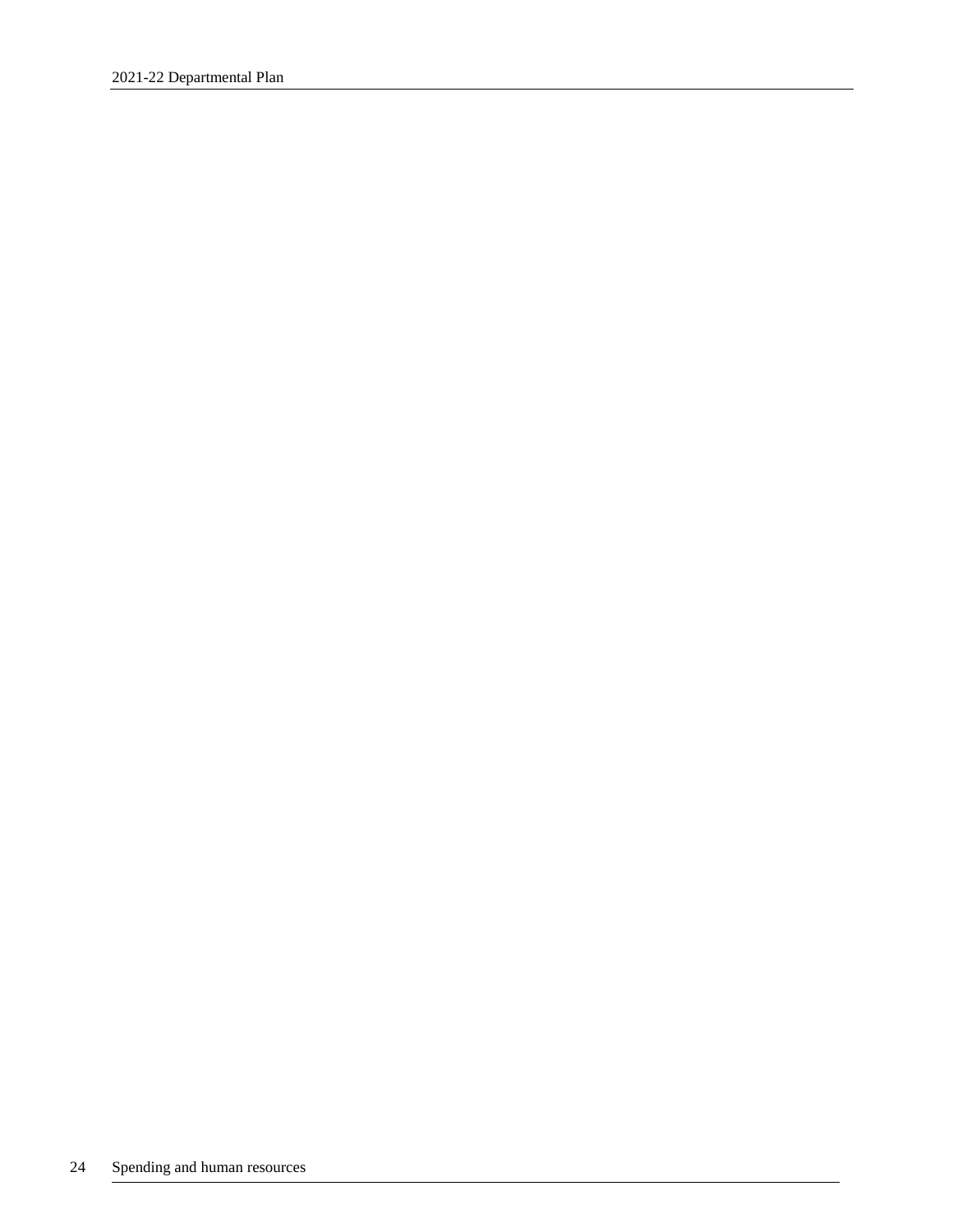# <span id="page-28-0"></span>**Corporate information**

# <span id="page-28-1"></span>**Organizational Profile**

**Appropriate minister:** The Honourable William Sterling Blair, P.C., C.O.M., M.P.

**Institutional head:** Jennifer Oades, Chairperson.

**Ministerial portfolio:** Minister of Public Safety and Emergency Preparedness.

**Enabling instrument:** The legal authority under which the PBC operates includes the [Corrections](http://laws-lois.justice.gc.ca/eng/acts/C-44.6/page-1.html)  [and Conditional Release Ac](http://laws-lois.justice.gc.ca/eng/acts/C-44.6/page-1.html)t and its Regulations, the [Criminal Records Ac](http://laws-lois.justice.gc.ca/eng/acts/C-47/page-1.html)t and its Regulations, the Letters Patent, the [Criminal Code,](http://laws-lois.justice.gc.ca/eng/acts/C-46/page-1.html) the [Canadian Charter of Rights and Freedoms,](http://laws-lois.justice.gc.ca/eng/const/page-15.html) and other legislation.

#### **Year of incorporation commencement:** 1959.

**Other:** The PBC constantly strives to contribute to the Government of Canada's outcome of a safe and secure Canada. The PBC contributes to this outcome by making timely conditional release, record suspension, and expungement decisions and clemency recommendations.

The PBC is headed by a Chairperson who reports to Parliament through the Minister of Public [Safety and Emergency Preparedness.](http://www.publicsafety.gc.ca/index-eng.aspx) The Minister, however, does not have statutory authority to give direction to the Chairperson or other Board members of the PBC in the exercise of their decision-making powers. This structure helps to ensure the impartiality and integrity of the PBC's decision-making process.

In making conditional release, record suspension or pardon decisions, as well as clemency recommendations, the PBC's primary objective is the long-term protection of society. In rendering its decisions, the PBC is autonomous and independent. However, its decisions are open and transparent to the public consistent with its legislation and policies.

The protection of society is the paramount consideration in all decisions taken by the PBC. The PBC contributes to the protection of society by facilitating, as appropriate the timely reintegration of offenders into society as law-abiding citizens. In addition, a record suspension or pardon allows people who were convicted of a criminal offence, but who have completed their sentence and demonstrated they are law-abiding citizens for a prescribed number of years, to have their criminal record kept separate and apart from other criminal records.

The PBC also has legislative responsibility to order or refuse to order the expungement of records of convictions for eligible offences that would be lawful today under the [Expungement Act.](https://laws-lois.justice.gc.ca/eng/acts/E-21.5/page-1.html)

Outcomes of the PBC's work can be found in its annual [Performance Monitoring Report \(PMR\).](https://www.canada.ca/en/parole-board/corporate/transparency/reporting-to-canadians.html) The PMR provides performance and statistical information for the past five years for the PBC's two legislative based core responsibilities: conditional release, and record suspension and clemency.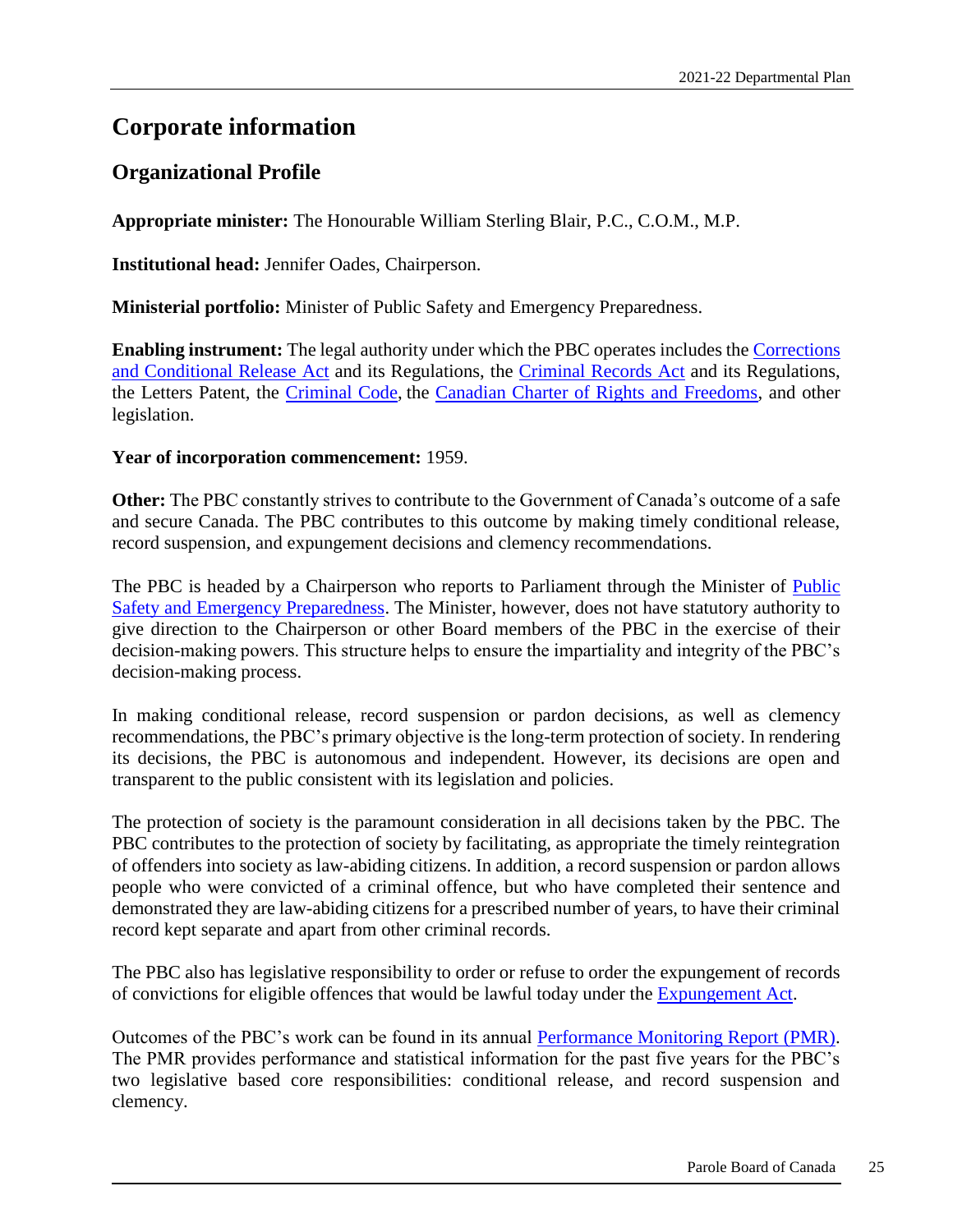The PBC carries out its responsibilities through a National office in Ottawa, as well as six offices in five regions across the country (Atlantic, Quebec, Ontario, Prairie, and Pacific).

#### *PBC Locations*



The PBC's regional offices deliver the conditional release program. Conditional release decisions are made by Board members, who are supported in their decision-making by Public Service staff. Staff schedule hearings, review file information for decision-making, ensure that information for decision-making is shared with offenders, and communicate conditional release decisions to offenders, CSC representatives, and others as required. Regional staff also provide information to victims, make arrangements for observers at hearings, and manage requests for access to the PBC's Decision Registry.

While Board members from all five regions and the national office make decisions related to record suspensions, the data collection, investigation and assessment work for record suspensions and clemency are conducted by Public Service staff at the national office. In addition, Board members in the Appeal Division at the national office review conditional release decisions upon receipt of an application for appeal to determine if the law and processes were respected.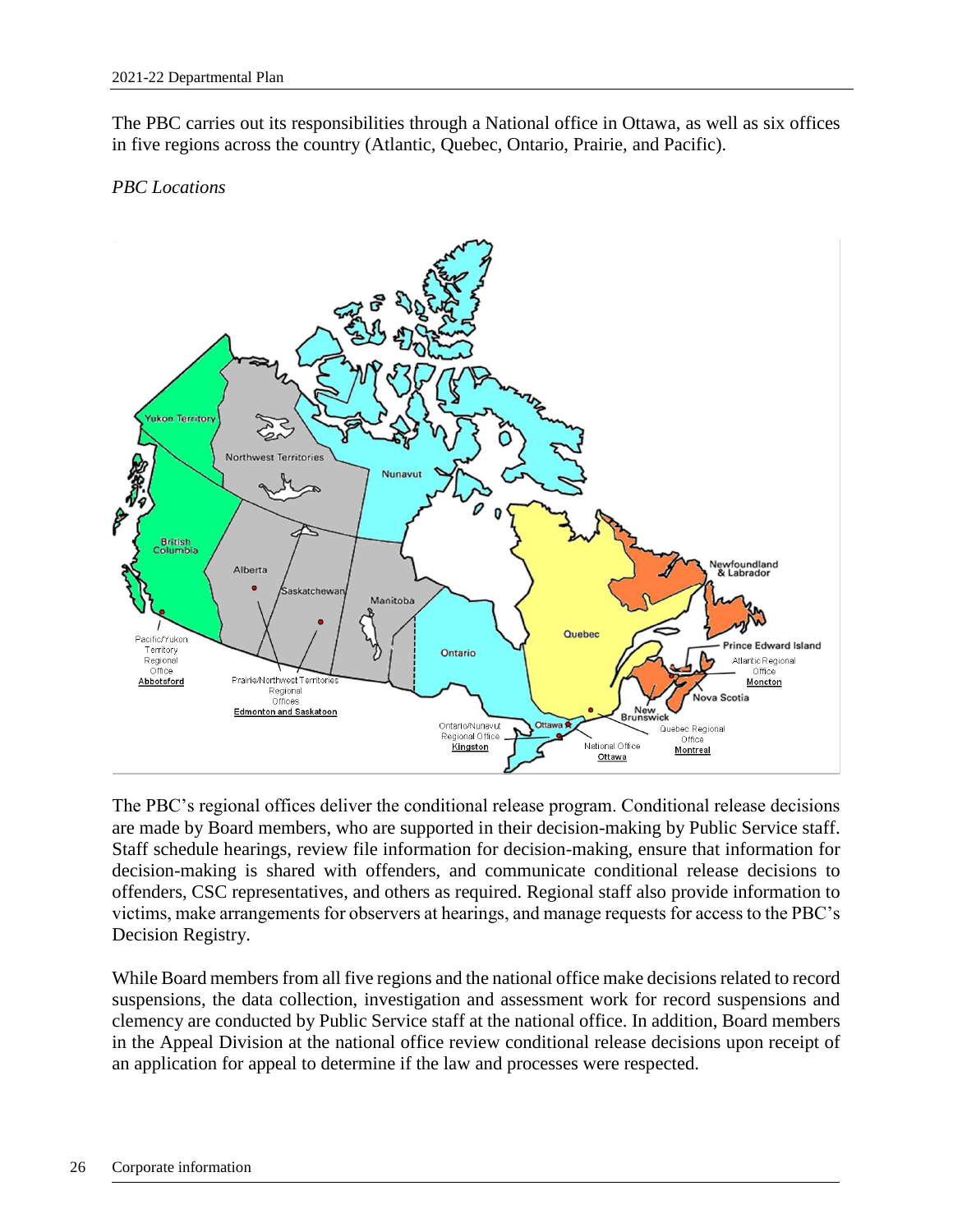Public Service employees at the national office develop national policies and procedures related to all core responsibilities, help coordinate Board member selection and training, deliver a program of public information, and respond to Access to Information and Privacy (ATIP) requests. Other work performed at the national office includes strategic and operational planning, policy development, resource management, program monitoring, case reviews and investigations, and an array of internal services.

Consistent with the provisions of the Acts that govern the PBC, Board members are independent in their decision-making responsibilities, and free from outside interference of any kind. As independent decision-makers, Board members are bound by legislation, guided by policy, and are responsible for:

- Reviewing all information available to them for consideration in conditional release, record suspension/pardons, and clemency cases;
- Conducting an in-depth analysis of each case, and requesting additional information, as necessary, to support quality decision-making;
- Assessing the risk and other factors related to cases, voting independently on the disposition of each case, and providing sound, well-documented, written reasons for decisions; and
- Ensuring that reviews are conducted in accordance with the duty to act fairly, and with respect for all procedural safeguards.

The Chairperson of the PBC is a full-time Board member of the PBC and its Chief Executive Officer. The Chairperson directs the PBC's delivery of core responsibilities in keeping with the Government of Canada's overall plans and priorities. The Chairperson is accountable for the effectiveness and efficiency of the PBC's policies and operations and is assisted in these responsibilities by the Executive Vice-Chairperson, the Vice-Chairperson of the Appeal Division, the five regional Vice-Chairpersons, and senior managers.

The Executive Vice-Chairperson exercises all powers, duties, and responsibilities of the Chairperson, in the event of the absence of the Chairperson or vacancy in the office of the Chairperson. The Executive Vice-Chairperson is responsible for overseeing the qualification process, training, professional conduct, performance evaluations and appointment processes for all Board members and Vice-Chairpersons at the PBC. The Executive Vice-Chairperson is also responsible for the Appeal Division operations.

The Executive Director General of the PBC is its senior staff member and Chief Operating Officer. The Executive Director General, in support of the Chairperson, provides leadership for strategic and operational planning, policy development, resource management, program monitoring and administration, as well as the operation of the national office and the regions.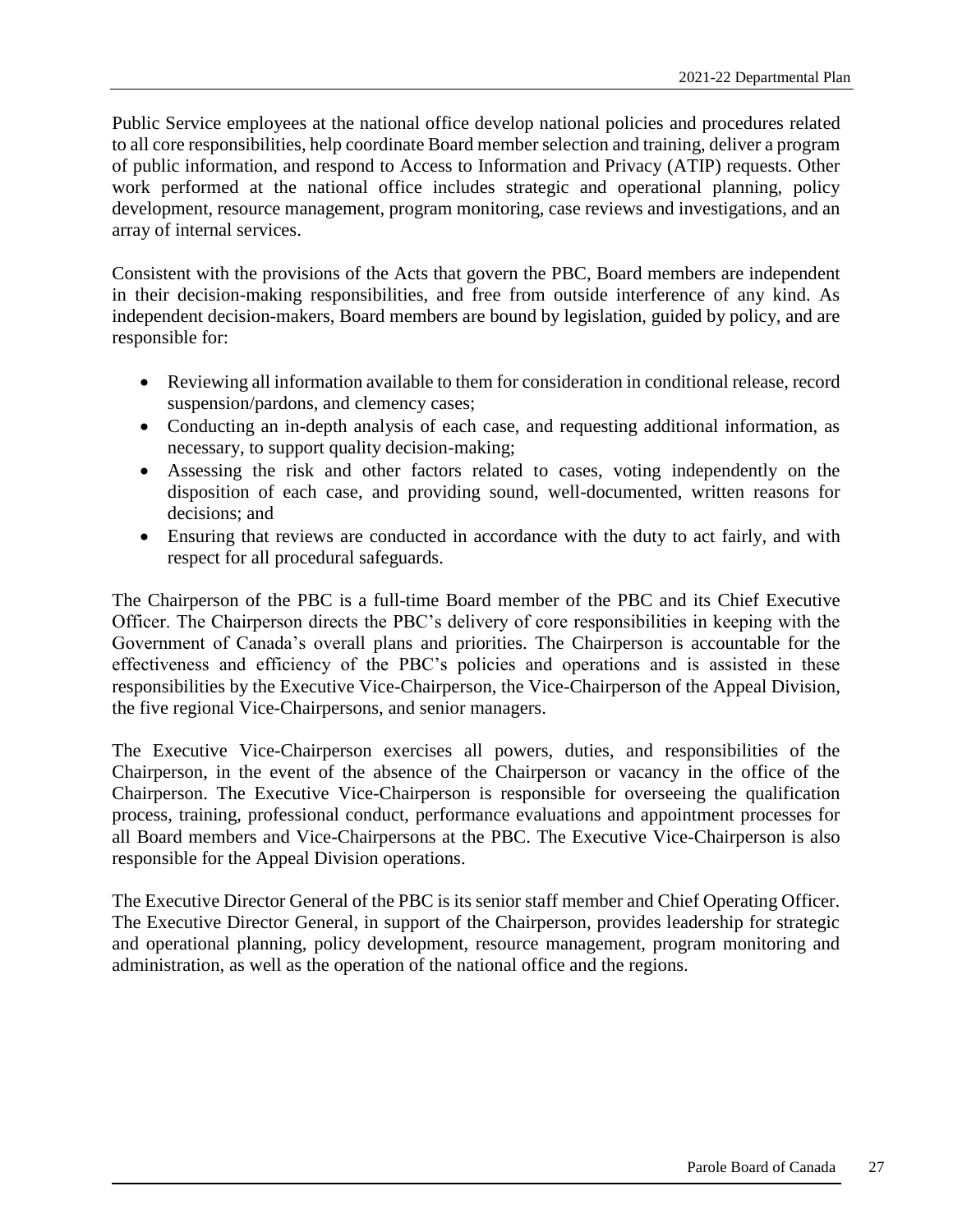The following organizational chart provides additional details.

Note: Within the chart below the blue background denotes Governor-in-Council term appointees and the grey background signifies public service employees.



# <span id="page-31-0"></span>**Raison d'être, mandate and role: who we are and what we do**

"Raison d'être, mandate and role: who we are and what we do" is available on the [PBC's](https://www.canada.ca/en/parole-board/corporate/mandate-and-role.html) website.

For more information on the department's organizational mandate letter commitments, see the Minister's [mandate letter.](https://pm.gc.ca/eng/minister-public-safety-and-emergency-preparedness-mandate-letter)

### <span id="page-31-1"></span>**Operating Context**

Information on the operating context is available on the [PBC's website.](https://www.canada.ca/en/parole-board/corporate/mandate-and-role.html)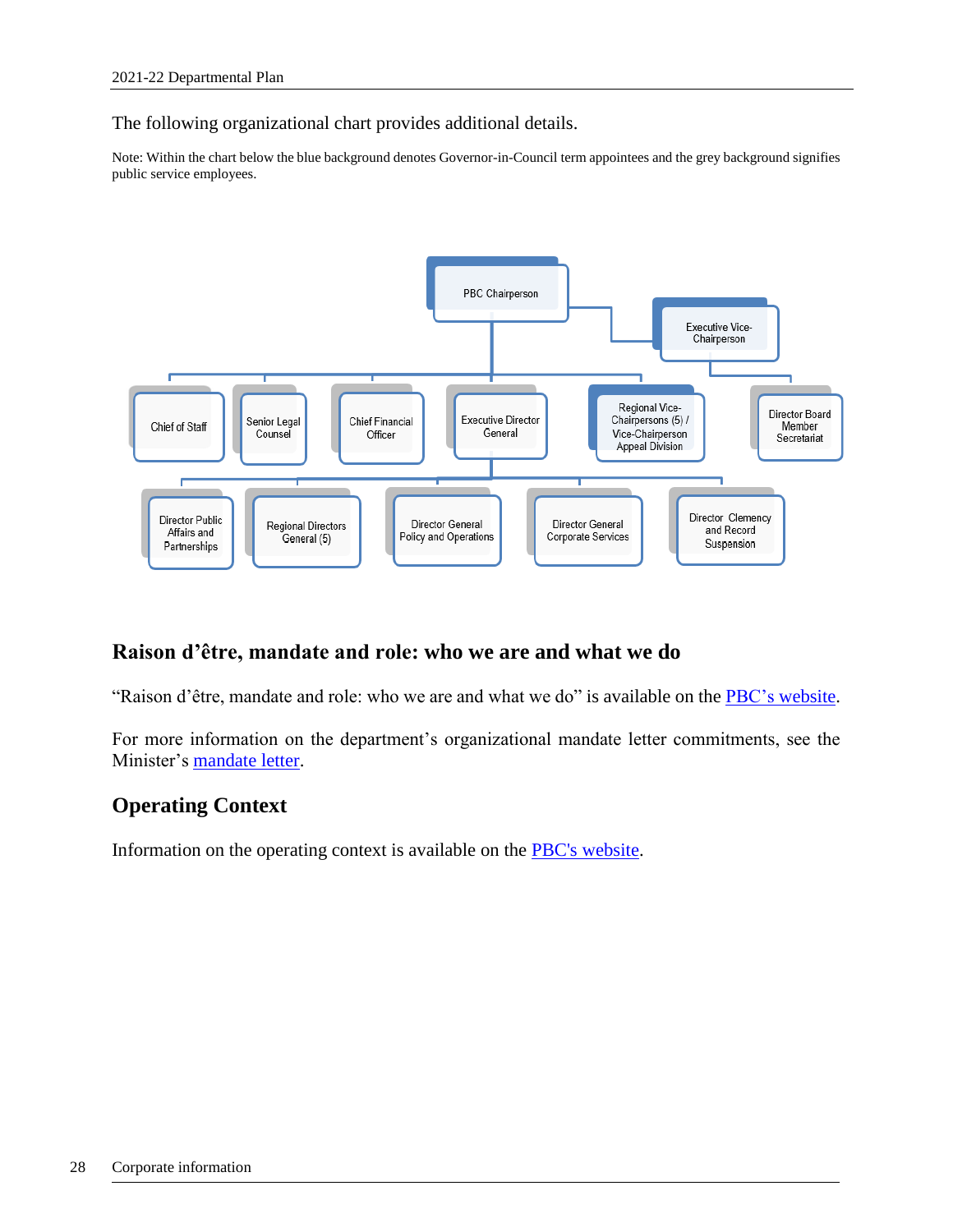### <span id="page-32-0"></span>**Reporting Framework**

#### The PBC's approved Departmental Results Framework (DRF) and Program Inventory for 2021-22 are as follows:

Note: Within the chart below the blue background denotes core responsibilities and program inventory; the white background signifies departmental results, and the beige background reflects result indicators.

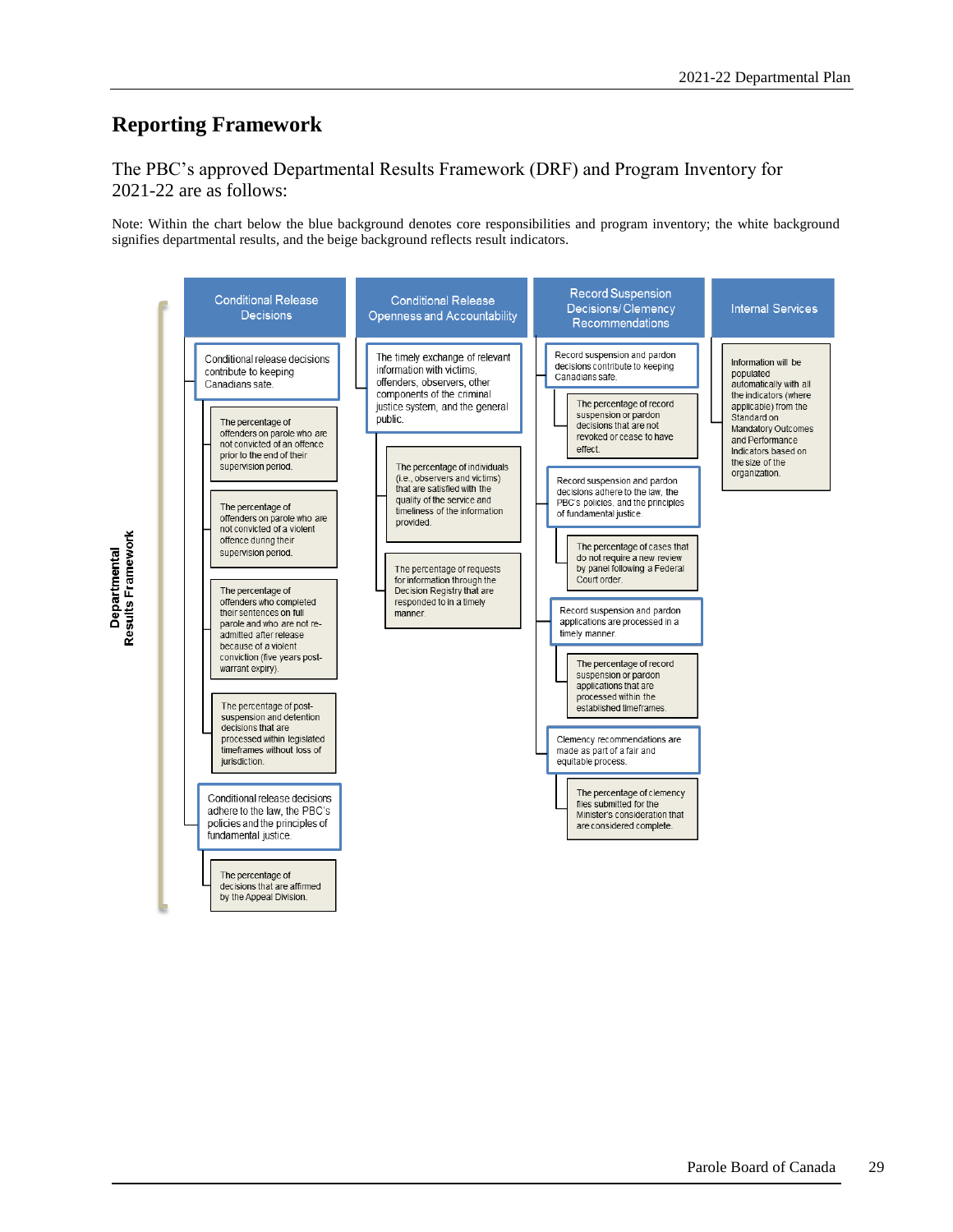Changes to the approved reporting framework since 2020-21:

No changes have been made to the PBC's Departmental Results Framework in 2020-21.

# <span id="page-33-0"></span>**Supporting Information on the Program Inventory**

Supporting information on planned expenditures, human resources, and results related to the PBC's Program Inventory is available in the [GC InfoBase.](https://www.tbs-sct.gc.ca/ems-sgd/edb-bdd/index-eng.html#start)

# <span id="page-33-1"></span>**Supplementary information tables**

The following supplementary information tables are available on the [PBC's website:](https://canada-preview.adobecqms.net/en/parole-board/corporate/transparency/reporting-to-canadians/report-on-plans-and-priorities/2020-2021/supplementary-information.html)

• Gender-based Analysis Plus (GBA+).

# <span id="page-33-2"></span>**Federal Tax Expenditures**

The PBC's Departmental Plan does not include information on tax expenditures that relate to its planned results for 2021-22.

Tax expenditures are the responsibility of the Minister of Finance, and the Department of Finance Canada publishes cost estimates and projections for government-wide tax expenditures each year in the [Report on Federal Tax Expenditures.](https://www.canada.ca/en/department-finance/services/publications/federal-tax-expenditures/2020/part-1.html) This report provides detailed information on tax expenditures, including objectives, historical background and references to related federal spending programs, as well as evaluations, research papers and gender-based analysis. The tax measures presented in this report are solely the responsibility of the Minister of Finance.

# <span id="page-33-3"></span>**Organizational Contact Information**

Regular mail: Public Affairs and Partnerships Division 410 Laurier Avenue West Ottawa, Ontario K1A 0R1

Telephone: (613) 954-7474 E-mail: [info@PBC-CLCC.gc.ca](mailto:info@PBC-CLCC.gc.ca) Website(s): [canada.ca/parole](file:///C:/Users/mcdermottjo/AppData/Local/Microsoft/Windows/INetCache/Content.Outlook/COKYBZY9/canada.ca/parole)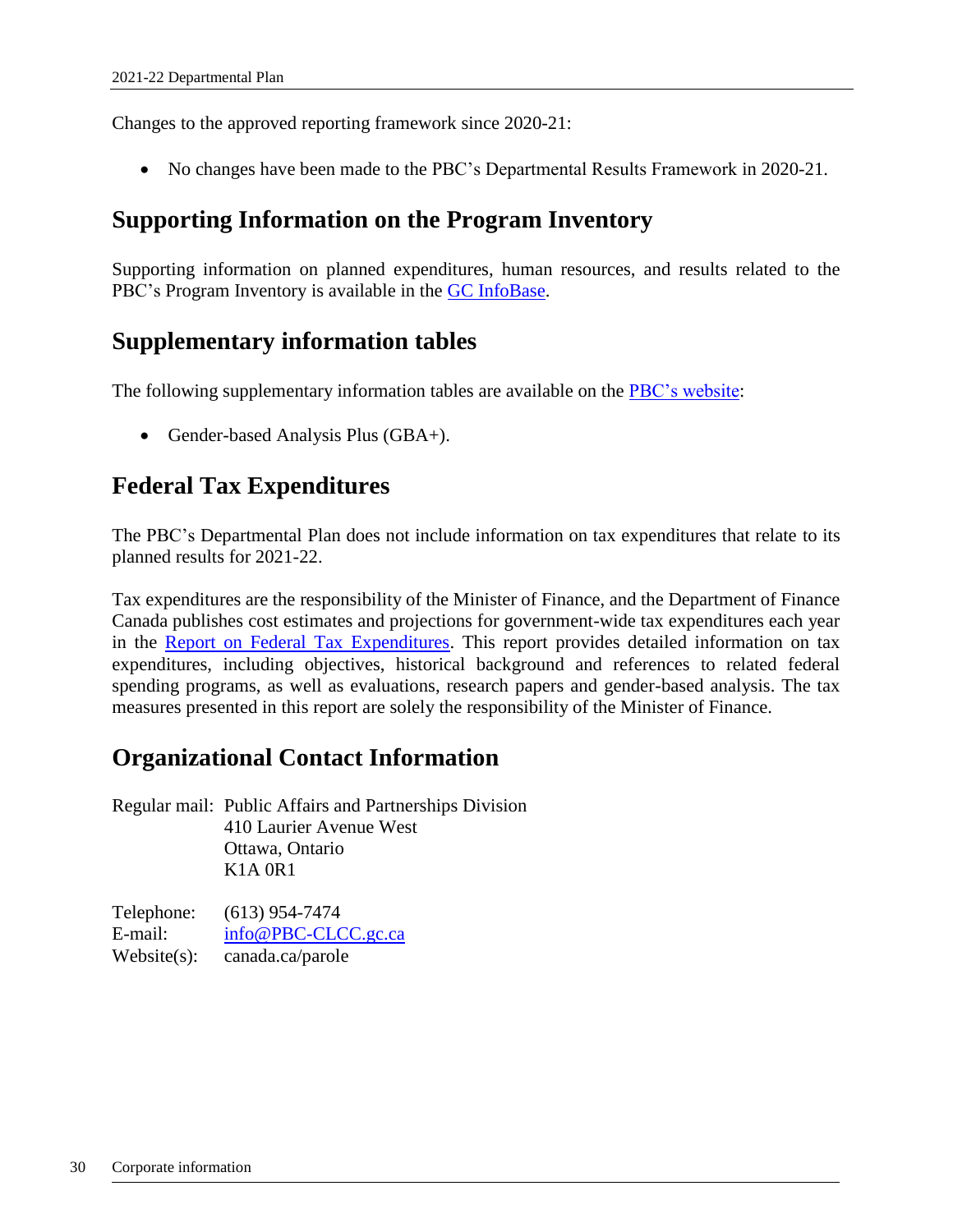# <span id="page-34-0"></span>**Appendix: definitions**

#### **Appropriation (crédit)**

Any authority of Parliament to pay money out of the Consolidated Revenue Fund.

#### **Budgetary expenditures (dépenses budgétaires)**

Operating and capital expenditures; transfer payments to other levels of government, organizations or individuals; and payments to Crown corporations.

#### **Core responsibility (responsabilité essentielle)**

An enduring function or role performed by a department. The intentions of the department with respect to a core responsibility are reflected in one or more related departmental results that the department seeks to contribute to or influence.

#### **Departmental Plan (plan ministériel)**

A report on the plans and expected performance of a department over a 3-year period. Departmental Plans are tabled in Parliament each spring.

#### **Departmental priority (priorité ministérielle)**

A plan or project that a department has chosen to focus and report on during the planning period. Departmental priorities represent the things that are most important or what must be done first to support the achievement of the desired departmental results.

#### **Departmental result (résultat ministériel)**

A consequence or outcome that a department seeks to achieve. A departmental result is often outside departments' immediate control, but it should be influenced by program-level outcomes.

#### **Departmental result indicator (indicateur de résultat ministériel)**

A factor or variable that provides a valid and reliable means to measure or describe progress on a departmental result.

#### **Departmental results framework (cadre ministériel des résultats)**

A framework that consists of the department's core responsibilities, departmental results and departmental result indicators.

#### **Departmental Results Report (rapport sur les résultats ministériels)**

A report on a department's actual accomplishments against the plans, priorities and expected results set out in the corresponding Departmental Plan.

#### **Experimentation (expérimentation)**

The conducting of activities that seek to first explore, then test and compare, the effects and impacts of policies and interventions in order to inform evidence-based decision-making, and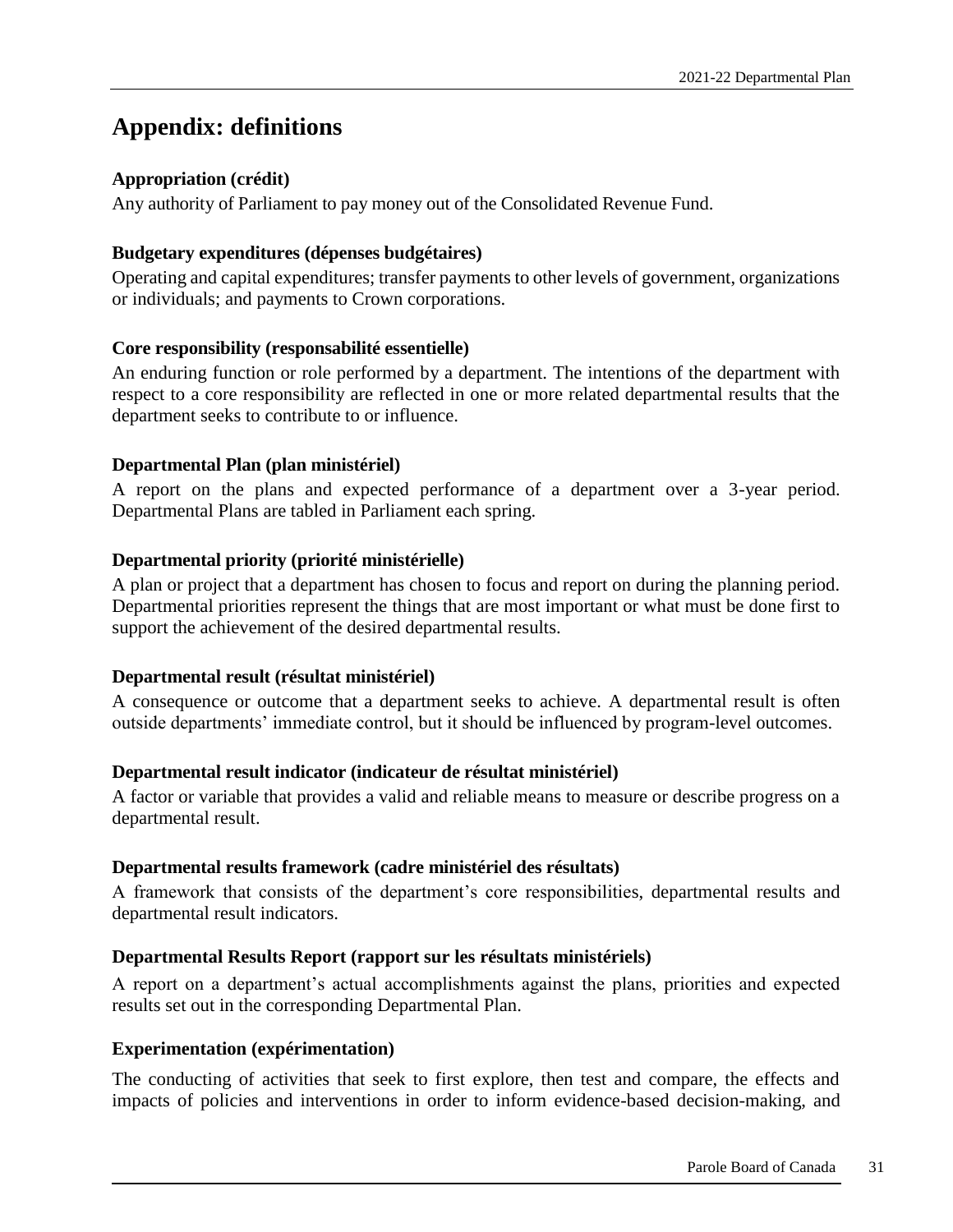improve outcomes for Canadians, by learning what works and what doesn't. Experimentation is related to, but distinct form innovation (the trying of new things), because it involves a rigorous comparison of results. For example, using a new website to communicate with Canadians can be an innovation; systematically testing the new website against existing outreach tools or an old website to see which one leads to more engagement, is experimentation.

#### **Full-time equivalent (équivalent temps plein)**

A measure of the extent to which an employee represents a full person-year charge against a departmental budget. Full-time equivalents are calculated as a ratio of assigned hours of work to scheduled hours of work. Scheduled hours of work are set out in collective agreements.

#### **Gender-based analysis plus (GBA+) (analyse comparative entre les sexes plus [ACS+])**

An analytical process used to assess how diverse groups of women, men and gender-diverse people experience policies, programs and services based on multiple factors including race, ethnicity, religion, age, and mental or physical disability.

#### **Government-wide priorities (priorités pangouvernementales)**

For the purpose of the 2020-21 Departmental Plan, government-wide priorities refers to those high-level themes outlining the government's agenda in the 2015 Speech from the Throne, namely: Growth for the Middle Class; Open and Transparent Government; A Clean Environment and a Strong Economy; Diversity is Canada's Strength; and Security and Opportunity.

#### **Horizontal initiative (initiative horizontale)**

An initiative in which two or more federal organizations are given funding to pursue a shared outcome, often linked to a government priority.

#### **Non-budgetary expenditures (dépenses non budgétaires)**

Net outlays and receipts related to loans, investments and advances, which change the composition of the financial assets of the Government of Canada.

#### **Performance (rendement)**

What an organization did with its resources to achieve its results, how well those results compare to what the organization intended to achieve, and how well lessons learned have been identified.

#### **Performance indicator (indicateur de rendement)**

A qualitative or quantitative means of measuring an output or outcome, with the intention of gauging the performance of an organization, program, policy or initiative respecting expected results.

#### **Performance reporting (production de rapports sur le rendement)**

The process of communicating evidence-based performance information. Performance reporting supports decision-making, accountability and transparency.